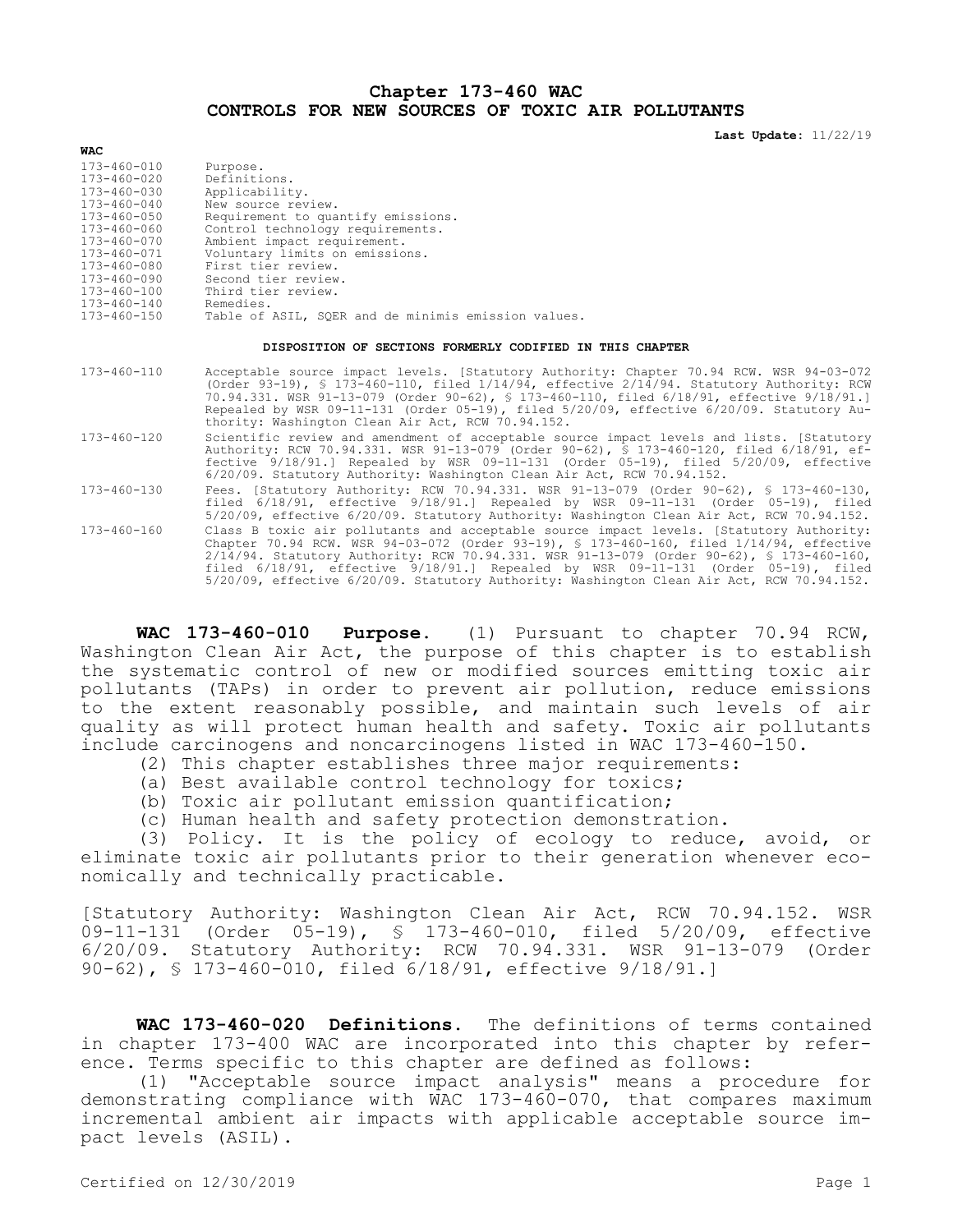(2) "Acceptable source impact level (ASIL)" means a screening concentration of a toxic air pollutant in the ambient air. The ASIL for each toxic air pollutant is listed in WAC 173-460-150.

(3) "Best available control technology for toxics (tBACT)" means best available control technology, as that term is defined in WAC 173-400-030, as applied to toxic air pollutants.

(4) "De minimis emissions" means trivial levels of emissions that do not pose a threat to human health or the environment. The de minimis emission threshold values are listed in WAC 173-460-150.

(5) "Increased cancer risk of one in one hundred thousand" means the 95th percent upper bound on the estimated risk of one additional cancer above the background cancer rate per one hundred thousand individuals continuously exposed to a carcinogenic toxic air pollutant at a given average dose for a specified time.

(6) "New or modified toxic air pollutant source" means the construction or modification of a stationary source that increases the amount of any toxic air pollutant emitted by such source or that results in the emission of any toxic air pollutant not previously emitted.

(7) "Small quantity emission rate (SQER)" means a level of emissions below which dispersion modeling is not required to demonstrate compliance with acceptable source impact levels. SQERs are listed in WAC 173-460-150.

(8) "Toxic air pollutant (TAP)" means any toxic air pollutant listed in WAC 173-460-150.

[Statutory Authority: Washington Clean Air Act, RCW 70.94.152. WSR 09-11-131 (Order 05-19), § 173-460-020, filed 5/20/09, effective 6/20/09. Statutory Authority: Chapter 70.94 RCW. WSR 94-03-072 (Order 93-19), § 173-460-020, filed 1/14/94, effective 2/14/94. Statutory Authority: RCW 70.94.331. WSR 91-13-079 (Order 90-62), § 173-460-020, filed 6/18/91, effective 9/18/91.]

**WAC 173-460-030 Applicability.** The provisions of this chapter apply statewide. WAC 173-460-090 and 173-460-100 must be implemented solely by ecology.

[Statutory Authority: Washington Clean Air Act, RCW 70.94.152. WSR 09-11-131 (Order 05-19), § 173-460-030, filed 5/20/09, effective 6/20/09. Statutory Authority: Chapter 70.94 RCW. WSR 94-03-072 (Order 93-19), § 173-460-030, filed 1/14/94, effective 2/14/94. Statutory Authority: RCW 70.94.331. WSR 91-13-079 (Order 90-62), § 173-460-030, filed 6/18/91, effective 9/18/91.]

**WAC 173-460-040 New source review.** (1) Applicability and exemptions. This chapter supplements the new source review requirements of WAC 173-400-110 by adding review requirements for new and modified toxic air pollutant sources. An action that is exempt from new source review under WAC 173-400-110 (4) or (5) is exempt under this chapter as well, except that a local air authority may adopt its own list of exemptions in accordance with RCW 70.94.331 (2)(b) to operate in lieu of or in addition to the exemptions in WAC 173-400-110 (4) and (5). An action that requires a notice of construction application under WAC 173-400-110 is subject to the review requirements of this chapter, unless the emissions before control equipment of each TAP (rounded to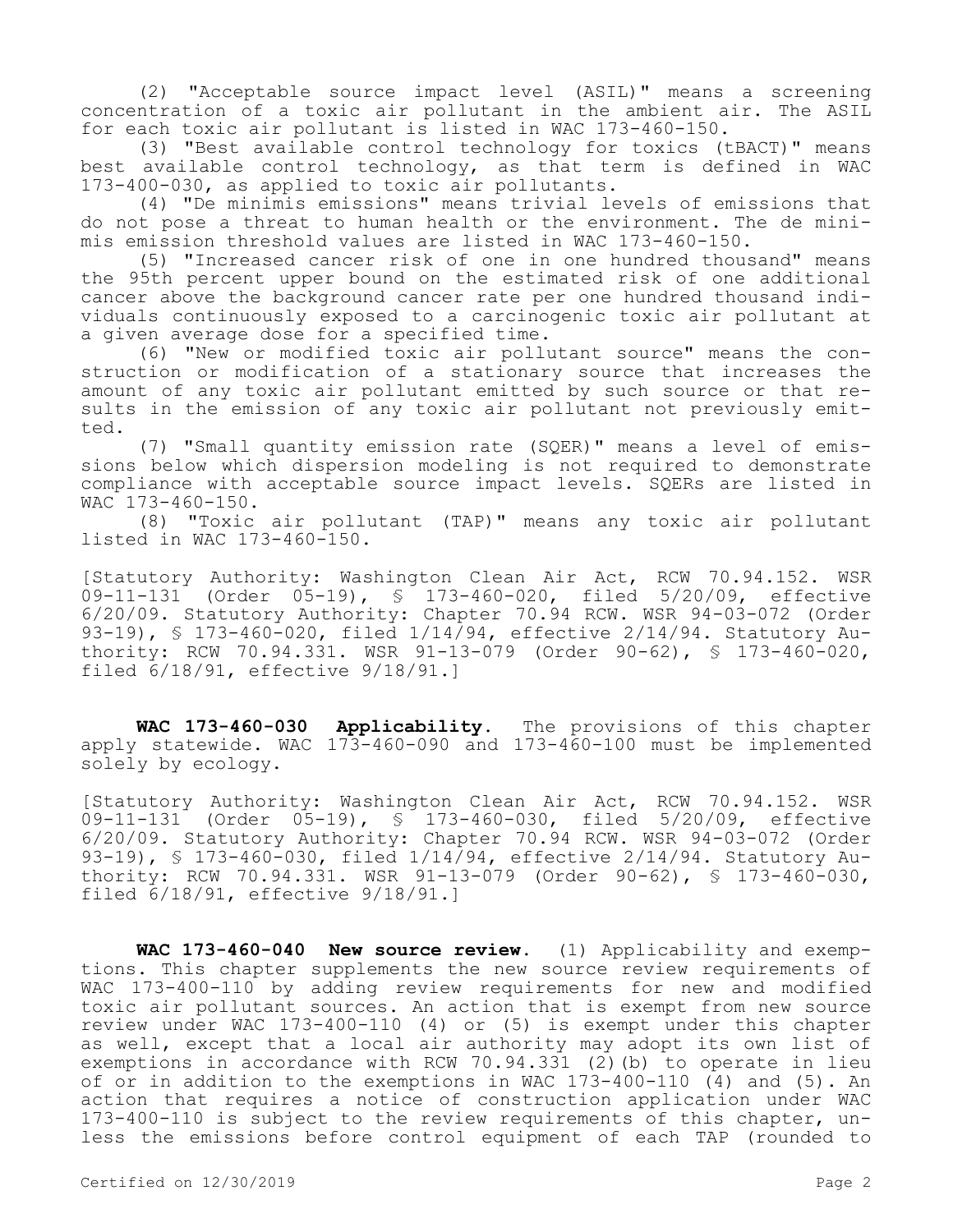two significant digits) from a new source or the increase in emissions from each modification is less than the applicable de minimis emission threshold for that TAP listed in WAC 173-460-150.

(2) New source review of a modification is limited to the emission unit or units proposed to be modified and the TAPs whose emissions would increase as a result of the modification.

(3) The permitting authority that is reviewing a notice of construction application for a new or modified toxic air pollutant source must ensure that:

(a) The new or modified emission units use tBACT for emissions control for the TAPs with emission increases that trigger the need to submit a notice of construction application; and

(b) The new or modified emission units comply with WAC 173-460-070 as demonstrated by using the procedures established in WAC 173-460-080 or, failing that, demonstrates compliance by using the additional procedures in WAC 173-460-090 and/or 173-460-100.

[Statutory Authority: Chapter 70.94 RCW. WSR 19-24-025 (Order 18-07), § 173-460-040, filed 11/22/19, effective 12/23/19. Statutory Authority: Washington Clean Air Act, RCW 70.94.152. WSR 09-11-131 (Order 05-19), § 173-460-040, filed 5/20/09, effective 6/20/09. Statutory Au-<br>thority: Chapter 70.94 RCW. WSR 94-03-072 (Order 93-19), § thority: Chapter 70.94 RCW. WSR 94-03-072 (Order 93-19), § 173-460-040, filed 1/14/94, effective 2/14/94. Statutory Authority: RCW 70.94.331. WSR 91-13-079 (Order 90-62), § 173-460-040, filed 6/18/91, effective 9/18/91.]

**WAC 173-460-050 Requirement to quantify emissions.** (1) New sources.

A notice of construction application for a new or modified toxic air pollutant source must quantify the increase in the emissions of each TAP, after application of tBACT, emitted by the new or modified emission units.

(2) Small quantity emission rates.

A notice of construction application that relies on SQERs rather than dispersion modeling to demonstrate compliance with WAC 173-460-070 must quantify the increase in emissions of each TAP emitted by the new or modified emission units after application of tBACT. The quantification must contain sufficient detail to demonstrate to the satisfaction of the permitting authority that the increase in emissions is less than the applicable small quantity emission rates listed in WAC 173-460-150.

(3) Level of detail.

An acceptable source impact level analysis under WAC 173-460-080 may be based on a conservative estimate of emissions that represents good engineering judgment. If compliance with WAC 173-460-070 and 173-460-080 cannot be demonstrated, more precise emission estimates may be used to demonstrate compliance with WAC 173-460-090.

[Statutory Authority: Washington Clean Air Act, RCW 70.94.152. WSR 09-11-131 (Order 05-19), § 173-460-050, filed 5/20/09, effective 6/20/09. Statutory Authority: Chapter 70.94 RCW. WSR 94-03-072 (Order 93-19), § 173-460-050, filed 1/14/94, effective 2/14/94. Statutory Authority: RCW 70.94.331. WSR 91-13-079 (Order 90-62), § 173-460-050, filed 6/18/91, effective 9/18/91.]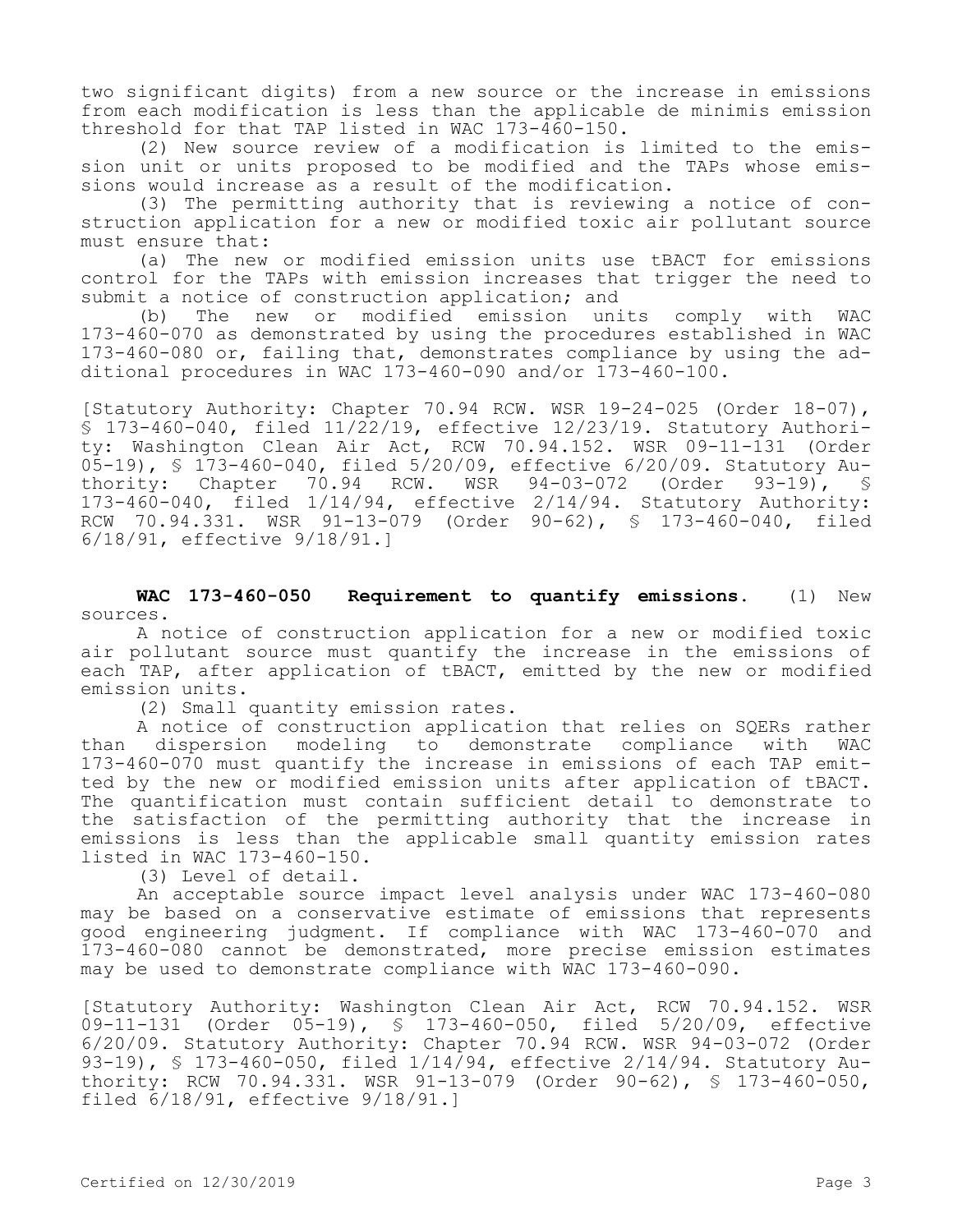**WAC 173-460-060 Control technology requirements.** (1) Except as provided for in WAC 173-460-040, a person shall not establish, operate, or cause to be established or operated any new or modified toxic air pollutant source which is likely to increase TAP emissions without installing and operating tBACT.

(2) A notice of construction application for a new or modified toxic air pollutant source must demonstrate that the new or modified emission units will employ tBACT for all TAPs for which the increase in emissions will exceed de minimis emission values as found in WAC 173-460-150. TAP emission increases from nonprocess fugitive emissions activities such as construction or demolition sites, unpaved and paved roads, coal piles, waste piles and fuel and ash handling operations are exempt from the requirement to apply tBACT.

[Statutory Authority: Washington Clean Air Act, RCW 70.94.152. WSR 09-11-131 (Order 05-19), § 173-460-060, filed 5/20/09, effective 6/20/09. Statutory Authority: RCW 70.94.860, 70.94.510 and 70.94.331. WSR 98-15-129 (Order 98-04), § 173-460-060, filed 7/21/98, effective 8/21/98. Statutory Authority: Chapter 70.98 RCW. WSR 98-04-062 (Order 97-38), § 173-460-060, filed 2/2/98, effective 3/5/98. Statutory Authority: Chapter 70.94 RCW. WSR 94-03-072 (Order 93-19), § 173-460-060, filed 1/14/94, effective 2/14/94. Statutory Authority: RCW 70.94.331. WSR 91-13-079 (Order 90-62), § 173-460-060, filed 6/18/91, effective 9/18/91.]

**WAC 173-460-070 Ambient impact requirement.** A notice of construction application must demonstrate that the increase in emissions of toxic air pollutants from the new or modified emission units at the source are sufficiently low to protect human health and safety from potential carcinogenic and/or other toxic effects. Compliance must be demonstrated in any area to which the applicant does not restrict or control access. The application must demonstrate compliance by using procedures established in this chapter after complying with the control technology requirements in WAC 173-460-060.

[Statutory Authority: Washington Clean Air Act, RCW 70.94.152. WSR 09-11-131 (Order 05-19), § 173-460-070, filed 5/20/09, effective 6/20/09. Statutory Authority: RCW 70.94.331. WSR 91-13-079 (Order 90-62), § 173-460-070, filed 6/18/91, effective 9/18/91.]

**WAC 173-460-071 Voluntary limits on emissions.** (1) If requested by an applicant, the permitting authority may issue a regulatory order that limits emissions of a particular TAP to a level that is lower than the potential emissions of that particular TAP otherwise allowed under all applicable requirements of chapter 70.94 RCW and the federal Clean Air Act.

(2) Any order issued under this section is subject to the notice and comment procedures in WAC 173-400-171 or the permitting authority's public notice and commenting procedures.

(3) Any order issued under this section must include monitoring, recordkeeping, and reporting requirements sufficient to ensure that the applicant complies with any conditions established under this section. Monitoring requirements must use terms, test methods, units, averaging periods, and other statistical conventions consistent with the requirements of WAC 173-400-105.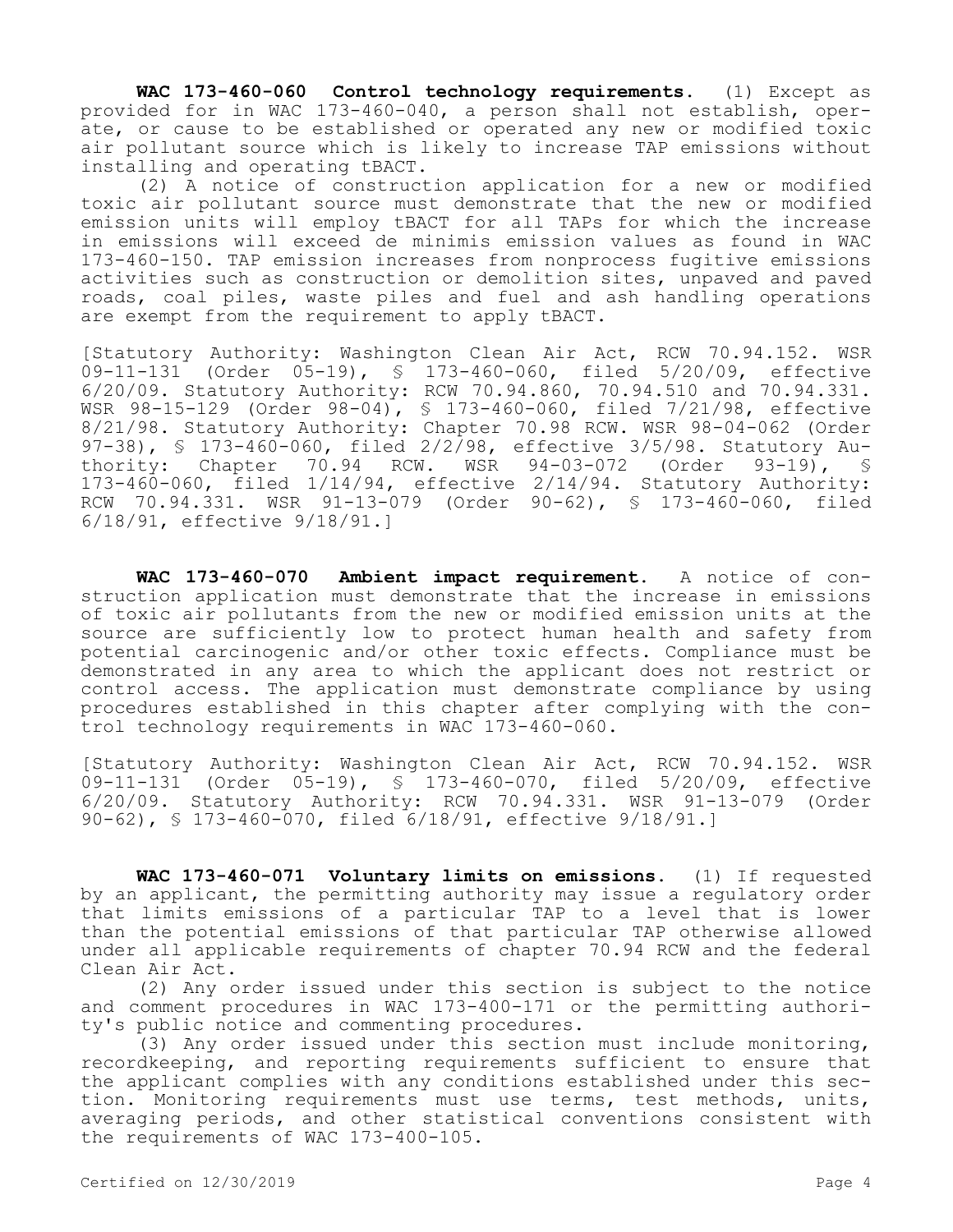[Statutory Authority: Washington Clean Air Act, RCW 70.94.152. WSR 09-11-131 (Order 05-19), § 173-460-071, filed 5/20/09, effective 6/20/09.]

**WAC 173-460-080 First tier review.** (1) A notice of construction application for a new or modified toxic air pollutant source must include an acceptable source impact level analysis for each TAP emitted by the new or modified emission units with an emission increase greater than the de minimis emission level specified in WAC 173-460-150. The permitting authority may complete this analysis.

(2) The acceptable source impact analysis requirement of WAC 173-460-070 can be satisfied for any TAP using either dispersion modeling or the small quantity emission rate.

(a) Dispersion modeling. The applicant who relies on dispersion modeling must model the increase in the emissions of each TAP emitted by the new or modified emission units, after application of tBACT. The notice of construction application must demonstrate that the modeled ambient impact (rounded to two significant digits) of the aggregate emissions increase of each TAP does not exceed the ASIL for that TAP as listed in WAC 173-460-150. If concentrations predicted by dispersion screening models exceed applicable acceptable source impact levels, more refined modeling and/or emission techniques must be used. Refined modeling techniques must be approved by the permitting authority.

(b) Small quantity emission rates. An applicant may show for any TAP that the increase in emissions of that TAP (rounded to two significant digits), after application of tBACT, is less than the small quantity emission rate listed for that TAP in WAC 173-460-150.

(3) Reduction of TAPs from existing emission units. An applicant may include in an acceptable source impact analysis proposed reductions in actual emissions of a particular TAP from emission units at the source that are not new or modified for the purpose of offsetting emissions of that TAP caused by the new or modified source. The reductions in TAP emissions authorized by this subsection must be included in the approval order as enforceable emission limits and must meet all the requirements of WAC 173-460-071.

(4) Decision criteria.

(a) If the permitting authority finds that the modeled impact of the increase in emissions of a TAP from the new or modified emission units does not exceed the ASIL for that TAP then the authority may approve the notice of construction application.

(b) If the permitting authority finds that the modeled impact of the increase in emissions of a TAP from the new or modified emission units exceeds the ASIL for that TAP then the permitting authority may not approve the project. The applicant may file a second tier review application in compliance with WAC 173-460-090.

[Statutory Authority: Chapter 70.94 RCW. WSR 19-24-025 (Order 18-07), § 173-460-080, filed 11/22/19, effective 12/23/19. Statutory Authority: Washington Clean Air Act, RCW 70.94.152. WSR 09-11-131 (Order 05-19), § 173-460-080, filed 5/20/09, effective 6/20/09. Statutory Authority: Chapter 70.94 RCW. WSR 94-03-072 (Order 93-19), § 173-460-080, filed 1/14/94, effective 2/14/94. Statutory Authority: RCW 70.94.331. WSR 91-13-079 (Order 90-62), § 173-460-080, filed 6/18/91, effective 9/18/91.]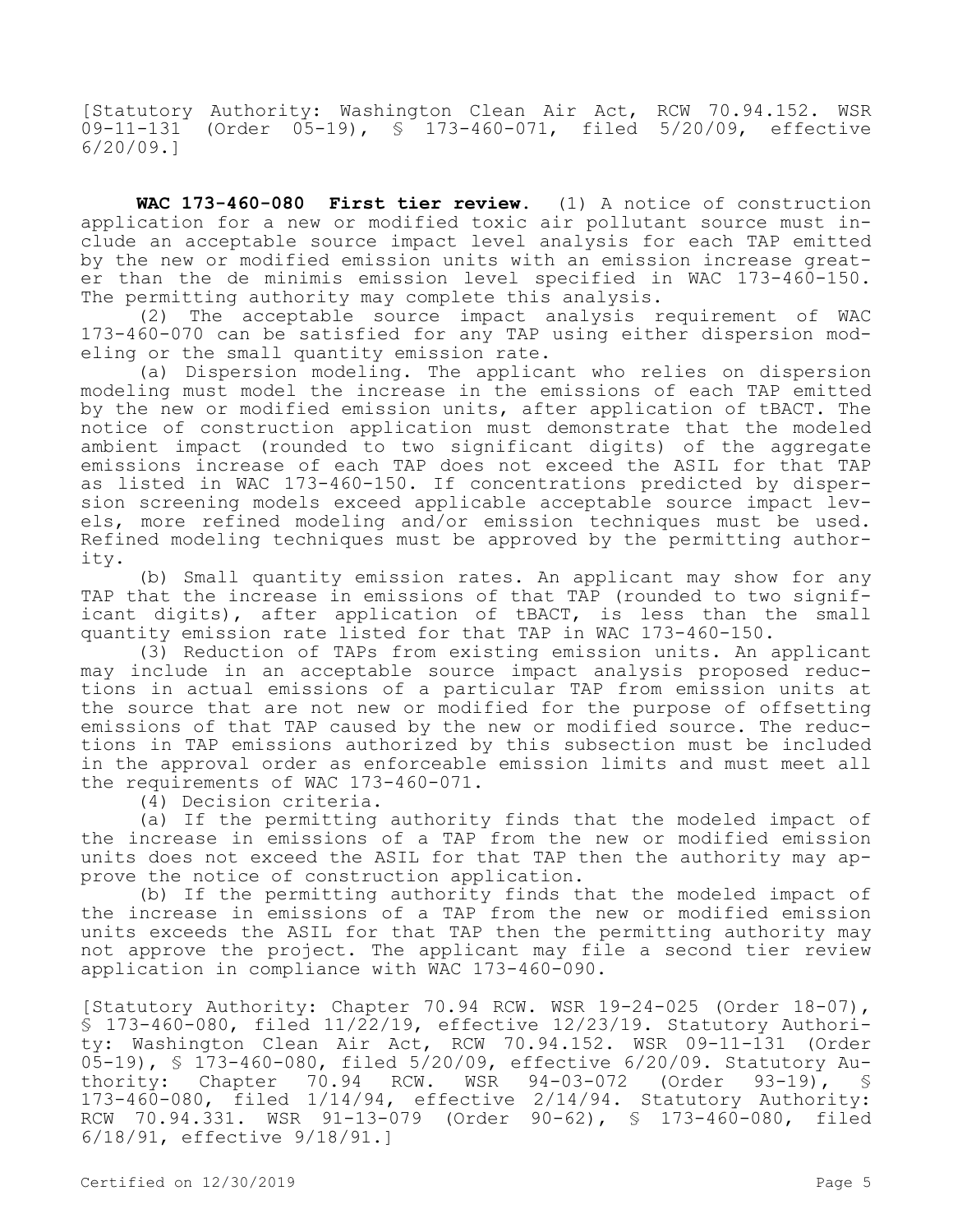## **WAC 173-460-090 Second tier review.** (1) Applicability.

 An applicant who cannot demonstrate compliance with WAC 173-460-070 using an acceptable source impact level analysis as provided in WAC 173-460-080, may submit a petition requesting that ecology perform a second tier review to determine a means of compliance with WAC 173-460-070. Petitions for second tier review must be submitted to ecology with a copy to the permitting authority with jurisdiction.

(2) Second tier petition submittal requirements. Ecology will evaluate a second tier petition only if:

(a) The permitting authority submits to ecology a preliminary order of approval that addresses all applicable new source review issues with the exception of the outcome of the second tier review, State Environmental Policy Act review, public notification, and prevention of significant deterioration review; and

(b) The emission controls contained in the preliminary order of approval represent at least tBACT; and

(c) The applicant has developed a health impact assessment protocol that has been approved by ecology;

(d) The ambient impact of the emissions increase of each TAP that exceeds acceptable source impact levels has been quantified using refined air dispersion modeling techniques as approved in the health impact assessment protocol; and

(e) The petition contains a health impact assessment conducted in accordance with the approved health impact assessment protocol.

Note: Contact ecology's air quality program for a copy of a guidance document to assist in the preparation of the health impact assessment protocol.

(3) Health impact assessment (HIA) protocol. The HIA presents data about the new or modified source and its built and natural environment. A HIA includes but is not limited to: Site description, TAP concentrations and toxicity, identification of exposed populations and an exposure assessment. The HIA protocol must be reviewed and approved by ecology prior to development of the HIA.

(4) The health impact assessment must utilize current scientific information. New scientific information on the toxicological characteristics of toxic air pollutants may be used by ecology to justify modifications of risk-based concentrations.

(5) Background concentrations of TAPs will be considered as part of a second tier review. Background concentrations can be estimated using:

(a) The latest National Ambient Toxics Assessment data for the appropriate census tracts; or

(b) Ambient monitoring data for the project's location; or

(c) Modeling of emissions of the TAPs subject to second tier review from all stationary sources within 1.5 kilometers of the source location.

(6) Reduction of TAPs from existing emission units. For the purpose of offsetting emissions of a particular TAP, an applicant may propose reductions in actual emissions of that TAP from existing, unmodified emission units at the source or existing, unmodified emission units at other nearby sources. The health impact analysis must evaluate the benefits of the emission reductions. The reductions in TAP emissions authorized by this subsection must be included in an approval order as enforceable emission limits and must meet all requirements of WAC 173-460-071.

(7) Approval criteria for second tier review. Ecology may recommend approval of a project that is likely to cause an exceedance of acceptable source impact levels for one or more TAPs only if it deter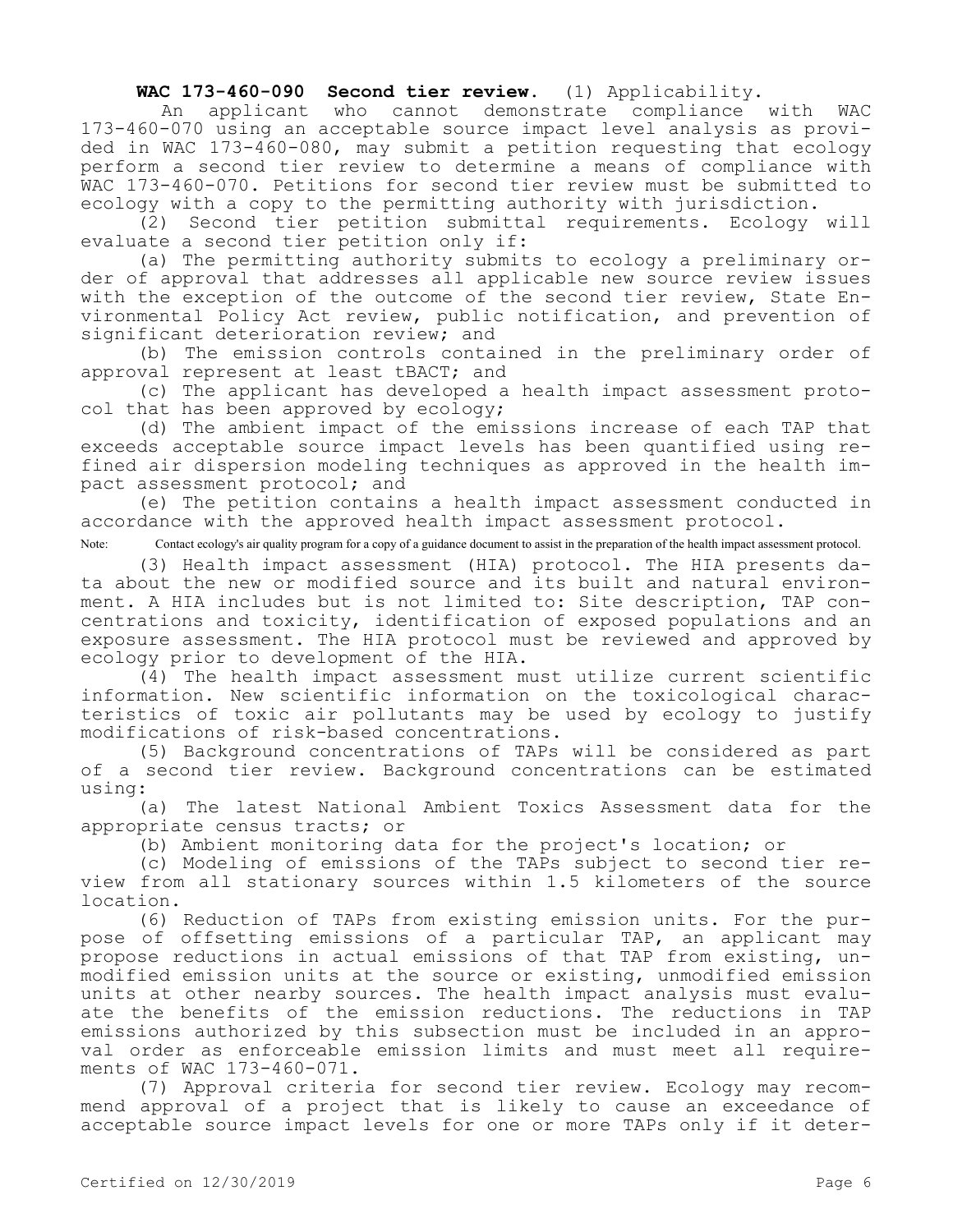mines that the emission controls for the new and modified emission units represent tBACT and the applicant demonstrates that the increase in emissions of TAPs is not likely to result in an increased cancer risk of more than one in one hundred thousand and ecology determines that the noncancer hazard is found to be acceptable.

(8) Application processing. Within thirty days after receiving a second tier petition ecology must either notify the applicant in writing that the application is complete or notify the applicant in writing of all additional information required to make it complete.

(9) Public involvement. All notice of construction approval orders with a second tier component are subject to the public notice and comment requirements of WAC 173-400-171, which may be integrated with the permitting authority's public notice and comment procedures.

(10) Recommendation. Within sixty days of determining that a petition is complete ecology must make a recommendation to the permitting authority.

(a) If ecology recommends approval of the second tier petition, the permitting authority may approve the notice of construction application. Any new emission limits or conditions specified by ecology must be incorporated into the approval order.

(b) If ecology recommends denial of the second tier petition, then the permitting authority may not approve the project.

[Statutory Authority: Washington Clean Air Act, RCW 70.94.152. WSR 09-11-131 (Order 05-19), § 173-460-090, filed 5/20/09, effective 6/20/09. Statutory Authority: Chapter 70.94 RCW. WSR 94-03-072 (Order 93-19), § 173-460-090, filed 1/14/94, effective 2/14/94. Statutory Authority: RCW 70.94.331. WSR 91-13-079 (Order 90-62), § 173-460-090, filed 6/18/91, effective 9/18/91.]

**WAC 173-460-100 Third tier review.** (1) Applicability. An applicant for a project that exceeds the second tier review thresholds may submit a third tier petition requesting that the director of ecology approve the project based on a risk management analysis.

(2) Contents of the petition.

The petition must meet the submittal requirements of WAC 173-460-090. The applicant may submit the request for a risk management decision concurrently with the second tier petition. Prior denial of a second tier petition submitted under WAC 173-460-090 is not required.

(3) Criteria for approval. Ecology's director must find that the following conditions are met before approving a third tier petition:

(a) Proposed emission controls represent at least tBACT; and

(b) A HIA has been completed as described in WAC  $173-460-090(3)$ ; and

(c) Approval of the project will result in a greater environmental benefit to the state of Washington.

(4) Additional methods to reduce toxic air pollutants. In addition to the requirements in subsection (3) of this section, the applicant may propose and ecology may consider measures that would reduce community exposure, especially exposure of that portion of the community subject to the greatest additional risk, to comparable toxic air pollutants provided that such measures are not already required.

(5) Application processing. Within thirty days of receiving a third tier petition ecology must determine if the petition includes the information required in WAC 173-460-090. If the petition is deemed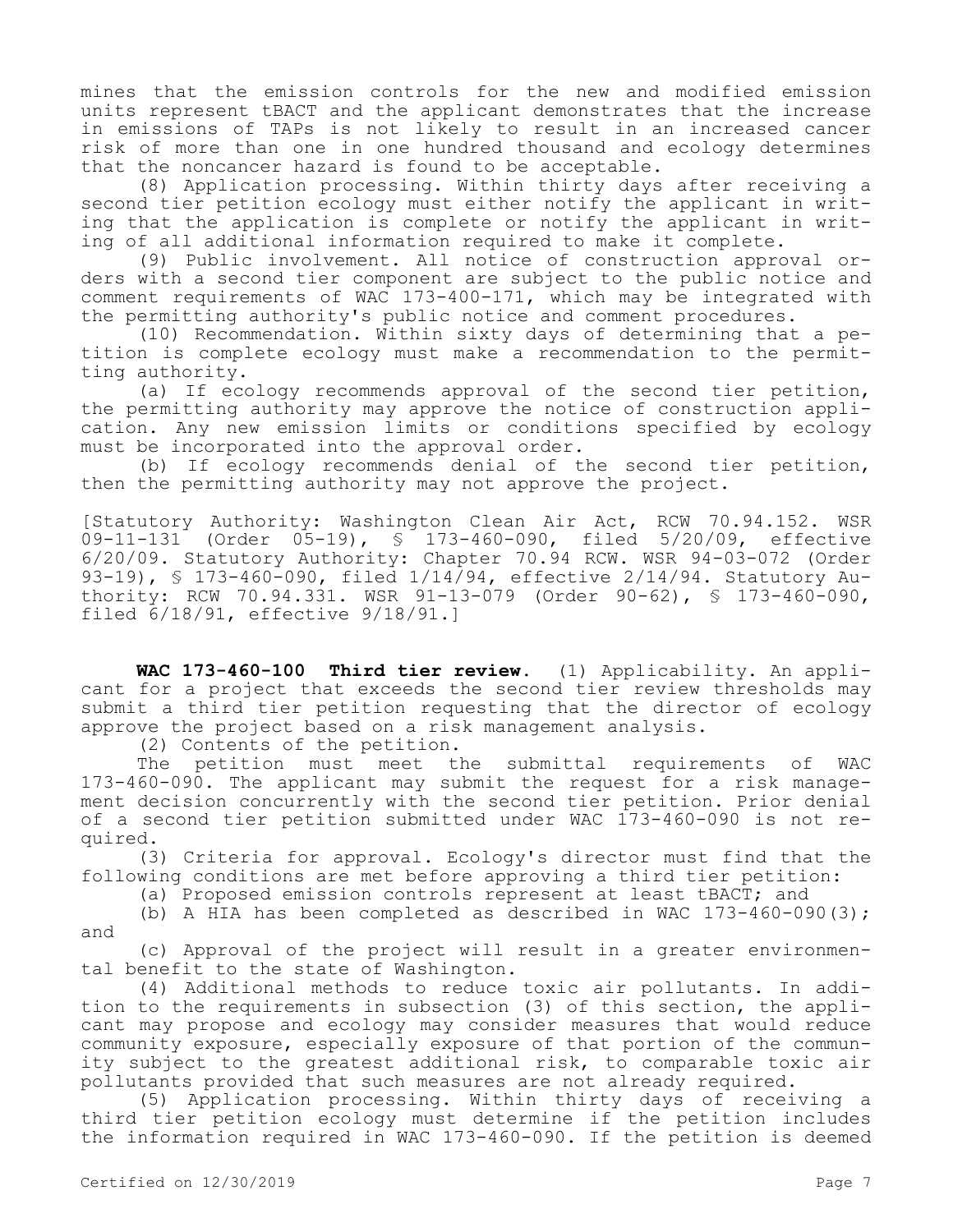complete, ecology must begin substantive review. If the petition is deemed incomplete, ecology must give written notification to the applicant of the information that is required to make the petition complete.

(6) Public involvement. Ecology will initiate public notice and comment within sixty days of determining that a third tier petition is complete. In addition to the public notice and comment requirements of WAC 173-400-171, the applicant must hold a public hearing to:

(a) Present the results of the health impact analysis, the proposed emission controls, pollution prevention methods, additional proposed measures, and remaining risks; and

(b) Participate in discussions and answer questions.

(7) Recommendation.

(a) If ecology recommends approval of the third tier petition, the permitting authority may approve the notice of construction application. Any new emission limits or conditions specified by ecology must be incorporated into the approval order.

(b) If ecology recommends denial of the third tier petition then the permitting authority may not approve the project.

[Statutory Authority: Washington Clean Air Act, RCW 70.94.152. WSR 09-11-131 (Order 05-19), § 173-460-100, filed 5/20/09, effective 6/20/09. Statutory Authority: Chapter 70.94 RCW. WSR 94-03-072 (Order 93-19), § 173-460-100, filed 1/14/94, effective 2/14/94. Statutory Authority: RCW 70.94.331. WSR 91-13-079 (Order 90-62), § 173-460-100, filed 6/18/91, effective 9/18/91.]

**WAC 173-460-140 Remedies.** Violations of this chapter are subject to the penalty provisions and/or other remedies provided in chapter 70.94 RCW.

[Statutory Authority: RCW 70.94.331. WSR 91-13-079 (Order 90-62), § 173-460-140, filed 6/18/91, effective 9/18/91.]

**WAC 173-460-150 Table of ASIL, SQER and de minimis emission values.** The following table lists the common name of TAPs, the chemical abstract service (CAS) number; the averaging period; the acceptable source impact level (ASIL); the small quantity emission rate (SQER); and de minimis emission value.

| <b>Common Name</b>    | CAS#           | Averaging<br>Period | ASIL<br>$(\mu g/m^3)$ | <b>SOER</b><br>(lb/averaging)<br>period) | De Minimis (lb/<br>averaging<br>period) |
|-----------------------|----------------|---------------------|-----------------------|------------------------------------------|-----------------------------------------|
| Acetaldehyde          | $75-07-0$      | year                | 3.7E-01               | $6.0E + 01$                              | $3.0E + 00$                             |
| Acetamide             | $60 - 35 - 5$  | year                | 5.0E-02               | $8.1E + 00$                              | $4.1E-01$                               |
| Acetonitrile          | $75 - 05 - 8$  | $24-hr$             | $6.0E + 01$           | $4.4E + 00$                              | $2.2E - 01$                             |
| 2-Acetylaminofluorene | $53-96-3$      | year                | $4.6E-04$             | 7.5E-02                                  | 3.8E-03                                 |
| Acrolein              | $107 - 02 - 8$ | $24-hr$             | 3.5E-01               | $2.6E-02$                                | $1.3E-03$                               |
| Acrylamide            | $79-06-1$      | year                | $6.0E-03$             | 9.8E-01                                  | 4.9E-02                                 |
| Acrylic acid          | $79-10-7$      | $24-hr$             | $1.0E + 00$           | 7.4E-02                                  | 3.7E-03                                 |
| Acrylonitrile         | $107 - 13 - 1$ | year                | $3.4E-03$             | 5.6E-01                                  | 2.8E-02                                 |
| Actinomycin D         | $50 - 76 - 0$  | year                | 4.0E-07               | $6.5E-0.5$                               | $3.2E-06$                               |
| Alar (daminsozide)    | 1596-84-5      | year                | $2.0E-01$             | $3.2E + 01$                              | $1.6E + 00$                             |
| Aldrin                | $309 - 00 - 2$ | year                | 2.0E-04               | $3.3E-02$                                | 1.7E-03                                 |
| Allyl chloride        | $107 - 05 - 1$ | year                | 1.7E-01               | $2.7E + 01$                              | $1.4E + 00$                             |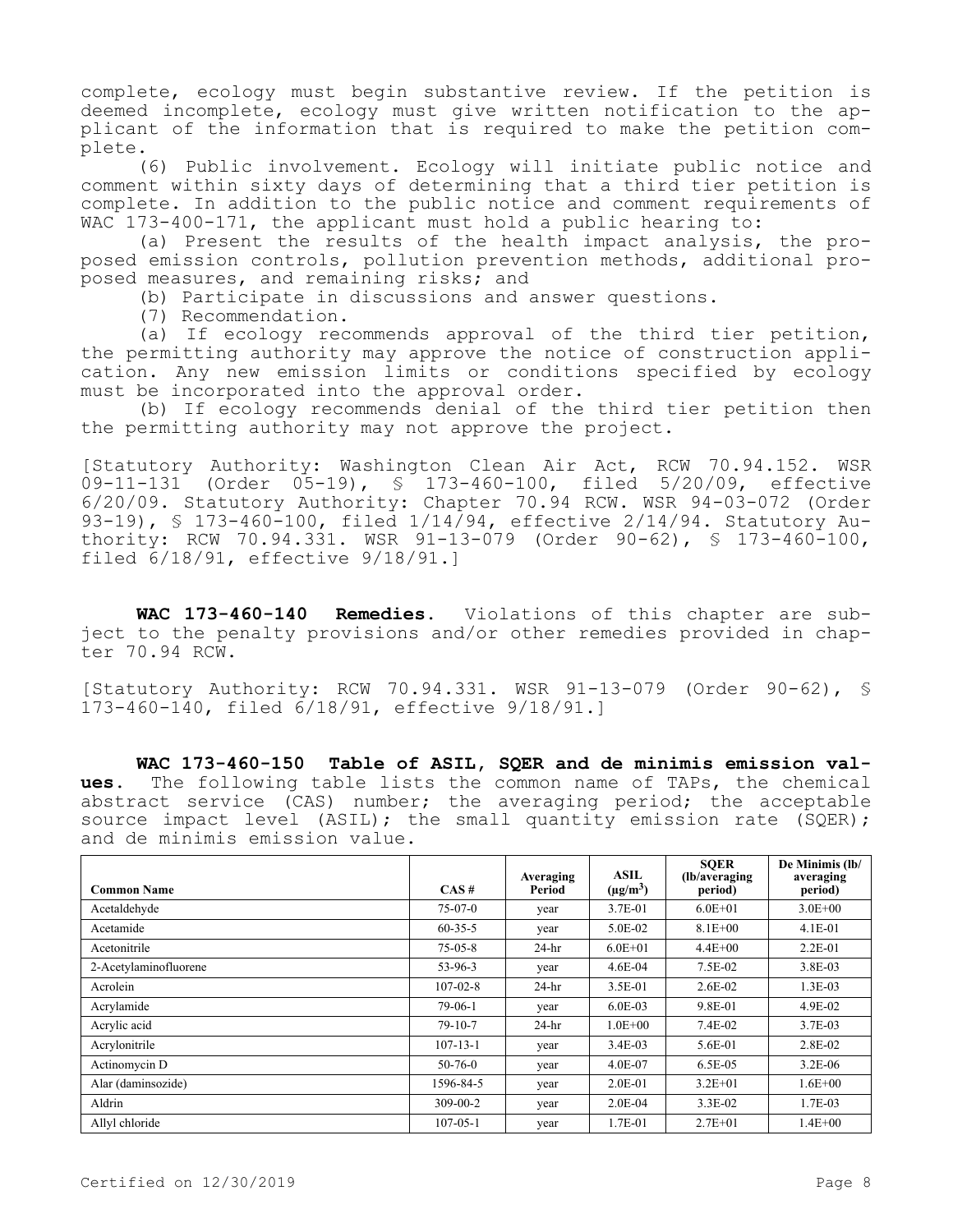| <b>Common Name</b>                                                        | CAS#           | Averaging<br>Period | <b>ASIL</b><br>$(\mu g/m^3)$ | <b>SQER</b><br>(lb/averaging)<br>period) | De Minimis (lb/<br>averaging<br>period) |
|---------------------------------------------------------------------------|----------------|---------------------|------------------------------|------------------------------------------|-----------------------------------------|
| 3-Amino-9-ethylcarbazole hydrochloride                                    | 6109-97-3      | year                | 4.5E-02                      | $7.4E + 00$                              | 3.7E-01                                 |
| 2-Amino-3-methyl-9H-pyrido[2,3-b]indole                                   | 68006-83-7     | year                | 2.9E-03                      | 4.8E-01                                  | $2.4E-02$                               |
| 1-Amino-2-methylanthraquinone                                             | $82 - 28 - 0$  | year                | 2.3E-02                      | $3.8E + 00$                              | 1.9E-01                                 |
| 2-Amino-3-methylimidazo-[4,5-f]quinoline                                  | 76180-96-6     | year                | $2.5E-03$                    | $4.1E - 01$                              | $2.0E-02$                               |
| 2-Amino-5-(5-nitro-2-furyl)-1,3,4-thiadiazol                              | 712-68-5       | year                | $2.2E-04$                    | 3.5E-02                                  | 1.8E-03                                 |
| A-alpha-c(2-amino-9h-pyrido[2,3-b]indole)                                 | 26148-68-5     | year                | 8.7E-03                      | $1.4E + 00$                              | 7.1E-02                                 |
| 2-Aminoanthraquinone                                                      | $117 - 79 - 3$ | year                | $6.4E-02$                    | $1.0E + 01$                              | 5.2E-01                                 |
| o-Aminoazotoluene                                                         | 97-56-3        | year                | 9.1E-04                      | 1.5E-01                                  | 7.4E-03                                 |
| 4-Aminobiphenyl                                                           | $92 - 67 - 1$  | year                | 1.7E-04                      | 2.7E-02                                  | $1.4E-03$                               |
| Amitrole                                                                  | $61 - 82 - 5$  | year                | 3.7E-03                      | $6.0E-01$                                | 3.0E-02                                 |
| Ammonia                                                                   | 7664-41-7      | $24-hr$             | $5.0E + 02$                  | $3.7E + 01$                              | $1.9E + 00$                             |
| Ammonium bisulfate                                                        | 7803-63-6      | $1-hr$              | $1.2E + 02$                  | $2.2E-01$                                | $1.1E-02$                               |
| Aniline                                                                   | $62 - 53 - 3$  | year                | $6.3E-01$                    | $1.0E + 02$                              | $5.1E + 00$                             |
| o-Anisidine                                                               | $90 - 04 - 0$  | year                | 2.5E-02                      | $4.1E + 00$                              | 2.0E-01                                 |
| o-Anisidine hydrochloride                                                 | 134-29-2       | year                | 3.2E-02                      | $5.2E + 00$                              | 2.6E-01                                 |
| Antimony trioxide                                                         | 1309-64-4      | $24-hr$             | $2.0E-01$                    | 1.5E-02                                  | 7.4E-04                                 |
| Aramite                                                                   | $140 - 57 - 8$ | year                | $1.2E - 01$                  | $1.9E + 01$                              | 9.4E-01                                 |
| Tris(1-aziridinyl)phosphine sulfide                                       | $52 - 24 - 4$  | year                | 2.9E-04                      | 4.8E-02                                  | 2.4E-03                                 |
| Arsenic & inorganic arsenic compounds, NOS                                |                | year                | $3.0E-04$                    | 4.9E-02                                  | $2.5E-03$                               |
| Arsine                                                                    | 7784-42-1      | $24-hr$             | 1.5E-02                      | $1.1E-03$                                | 5.6E-05                                 |
| Asbestos (fibers/cubic centimeter)                                        | 1332-21-4      | year                | 4.3E-06                      | 7.1E-04                                  | 3.5E-05                                 |
| Actinolite asbestos (fibers/cubic centimeter)                             | 12172-67-7     | year                | 4.3E-06                      | $7.1E-04$                                | 3.5E-05                                 |
| Amosite asbestos (fibers/cubic centimeter)                                | 12172-73-5     | year                | 4.3E-06                      | 7.1E-04                                  | 3.5E-05                                 |
| Anthophylite asbestos (fibers/cubic centimeter)                           | 17068-78-9     | year                | 4.3E-06                      | $7.1E-04$                                | 3.5E-05                                 |
| Chrysotile asbestos (fibers/cubic centimeter)                             | 12001-29-5     | year                | $4.3E-06$                    | $7.1E-04$                                | $3.5E-0.5$                              |
| Crocidolite asbestos (fibers/cubic centimeter)                            | 12001-28-4     | year                | 4.3E-06                      | 7.1E-04                                  | 3.5E-05                                 |
| Libby amphibole asbestos and amphiboles, NOS (fibers/cubic<br>centimeter) |                | year                | 5.9E-06                      | 9.6E-04                                  | 4.8E-05                                 |
| Tremolite asbestos (fibers/cubic centimeter)                              | 14567-73-8     | year                | 4.3E-06                      | 7.1E-04                                  | 3.5E-05                                 |
| Auramine                                                                  | 492-80-8       | year                | $4.0E-03$                    | 6.5E-01                                  | $3.2E-02$                               |
| Azaserine                                                                 | $115 - 02 - 6$ | year                | $3.2E-04$                    | 5.2E-02                                  | $2.6E-03$                               |
| Azathioprine                                                              | 446-86-6       | year                | $2.0E-03$                    | 3.2E-01                                  | $1.6E-02$                               |
| Azobenzene                                                                | $103 - 33 - 3$ | year                | 3.2E-02                      | $5.2E + 00$                              | 2.6E-01                                 |
| Barium chromate                                                           | 10294-40-3     | year                | $2.0E-05$                    | $3.2E-03$                                | $1.6E-04$                               |
| Benz[a]anthracene                                                         | $56 - 55 - 3$  | year                | 5.5E-03                      | 8.9E-01                                  | 4.5E-02                                 |
| Benzene                                                                   | $71 - 43 - 2$  | year                | 1.3E-01                      | $2.1E + 01$                              | $1.0E + 00$                             |
| Benzidine                                                                 | $92 - 87 - 5$  | year                | 4.3E-06                      | 7.0E-04                                  | 3.5E-05                                 |
| Benzo[a]pyrene                                                            | $50 - 32 - 8$  | year                | 1.0E-03                      | 1.6E-01                                  | 8.2E-03                                 |
| Benzo[b]fluoranthene                                                      | 205-99-2       | year                | 5.5E-03                      | 8.9E-01                                  | 4.5E-02                                 |
| Benzo[j]fluoranthene                                                      | 205-82-3       | year                | 5.5E-03                      | 8.9E-01                                  | 4.5E-02                                 |
| Benzo[k]fluoranthene                                                      | 207-08-9       | year                | 5.5E-03                      | 8.9E-01                                  | 4.5E-02                                 |
| Benzyl chloride                                                           | $100 - 44 - 7$ | year                | 2.0E-02                      | $3.3E + 00$                              | 1.7E-01                                 |
| Benzyl violet 4B                                                          | 1694-09-3      | year                | 1.8E-01                      | $2.8E + 01$                              | $1.4E + 00$                             |
| Beryllium & compounds, NOS                                                |                | year                | $4.2E - 04$                  | 6.8E-02                                  | 3.4E-03                                 |
| Beryllium oxide                                                           | 1304-56-9      | year                | $4.2E - 04$                  | 6.8E-02                                  | 3.4E-03                                 |
| Beryllium sulfate                                                         | 13510-49-1     | year                | $1.2E-06$                    | 1.9E-04                                  | 9.4E-06                                 |
| beta-Butyrolactone                                                        | 3068-88-0      | year                | 3.4E-03                      | 5.6E-01                                  | 2.8E-02                                 |
| beta-Propiolactone                                                        | $57 - 57 - 8$  | year                | 2.5E-04                      | 4.1E-02                                  | 2.0E-03                                 |
| Bis(2-chloroethyl) ether                                                  | 111-44-4       | year                | 1.4E-03                      | 2.3E-01                                  | $1.1E-02$                               |
| Bis(chloromethyl) ether                                                   | 542-88-1       | year                | 7.7E-05                      | $1.2E-02$                                | $6.2E-04$                               |
| Boron & compounds, NOS                                                    |                | $24-hr$             | $3.0E + 02$                  | $2.2E + 01$                              | $1.1E + 00$                             |
| Bromobenzene                                                              | $108 - 86 - 1$ | $24-hr$             | $6.0E + 01$                  | $4.4E + 00$                              | 2.2E-01                                 |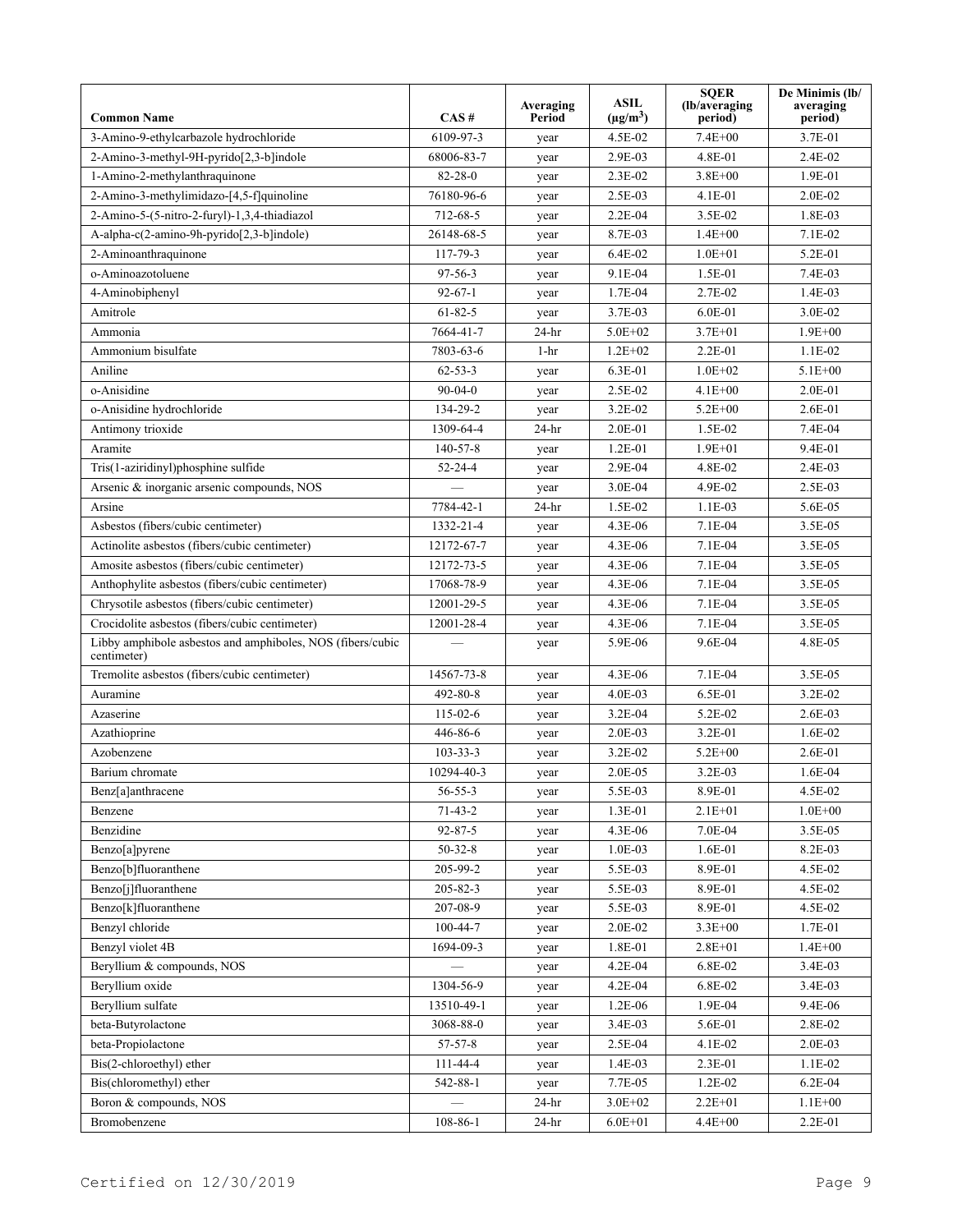|                                                           |                | Averaging | <b>ASIL</b><br>$(\mu g/m^3)$ | <b>SQER</b><br>(lb/averaging | De Minimis (lb/<br>averaging |
|-----------------------------------------------------------|----------------|-----------|------------------------------|------------------------------|------------------------------|
| <b>Common Name</b>                                        | CAS#           | Period    |                              | period)<br>$4.4E + 00$       | period)                      |
| Bromodichloromethane                                      | $75 - 27 - 4$  | year      | 2.7E-02                      |                              | $2.2E - 01$                  |
| <b>Bromoform</b>                                          | $75 - 25 - 2$  | year      | 9.1E-01                      | $1.5E + 02$                  | $7.4E + 00$                  |
| Bromomethane (methyl bromide)                             | 74-83-9        | $24-hr$   | $5.0E + 00$                  | 3.7E-01                      | 1.9E-02                      |
| 1-Bromopropane                                            | 106-94-5       | $24-hr$   | $1.0E + 02$                  | $7.4E + 00$                  | 3.7E-01                      |
| 1,3-Butadiene                                             | $106-99-0$     | year      | 3.3E-02                      | $5.4E + 00$                  | 2.7E-01                      |
| Butylated hydroxyanisole                                  | 25013-16-5     | year      | $1.8E + 01$                  | $2.8E + 03$                  | $1.4E + 02$                  |
| C.I. basic red 9 monohydrochloride                        | 569-61-9       | year      | 1.4E-02                      | $2.3E + 00$                  | $1.1E-01$                    |
| Cadmium & compounds, NOS                                  |                | year      | $2.4E-04$                    | 3.9E-02                      | 1.9E-03                      |
| Caprolactam                                               | $105 - 60 - 2$ | $24-hr$   | $2.2E + 00$                  | $1.6E-01$                    | 8.2E-03                      |
| Captafol                                                  | 2425-06-1      | year      | $2.3E-02$                    | $3.8E + 00$                  | 1.9E-01                      |
| Captan                                                    | 133-06-2       | year      | $1.5E + 00$                  | $2.5E + 02$                  | $1.2E + 01$                  |
| Carbon disulfide                                          | $75 - 15 - 0$  | $24-hr$   | $8.0E + 02$                  | 5.9E+01                      | $3.0E + 00$                  |
| Carbon monoxide                                           | 630-08-0       | $1-hr$    | $2.3E + 04$                  | $4.3E + 01$                  | $1.1E + 00$                  |
| Carbon tetrachloride                                      | $56 - 23 - 5$  | year      | 1.7E-01                      | $2.7E + 01$                  | $1.4E + 00$                  |
| Carbonyl sulfide                                          | $463 - 58 - 1$ | $24-hr$   | $1.0E + 01$                  | 7.4E-01                      | 3.7E-02                      |
| Cerium oxide                                              | 1306-38-3      | $24-hr$   | 9.0E-01                      | $6.7E-02$                    | 3.3E-03                      |
| Chlorambucil                                              | $305 - 03 - 3$ | year      | 7.7E-06                      | $1.2E-03$                    | $6.2E-05$                    |
| Chlordane                                                 | 57-74-9        | year      | $1.0E-02$                    | $1.6E + 00$                  | 8.1E-02                      |
| Chlordecone                                               | $143 - 50 - 0$ | year      | $2.2E-04$                    | 3.5E-02                      | 1.8E-03                      |
| Chlorendic acid                                           | 115-28-6       | year      | 3.8E-02                      | $6.2E + 00$                  | 3.1E-01                      |
| Chlorinated paraffins                                     | 108171-26-2    | year      | 4.0E-02                      | $6.5E + 00$                  | 3.2E-01                      |
| Chlorine                                                  | 7782-50-5      | $24-hr$   | 1.5E-01                      | $1.1E-02$                    | 5.6E-04                      |
| Chlorine dioxide                                          | 10049-04-4     | $24-hr$   | $6.0E-01$                    | 4.4E-02                      | $2.2E-03$                    |
| 1-Chloro-1,1-difluoroethane                               | $75 - 68 - 3$  | $24-hr$   | $5.0E + 04$                  | $3.7E + 03$                  | $1.9E + 02$                  |
| 3-Chloro-2-methyl-1-propene                               | 563-47-3       | year      | 2.5E-02                      | $4.1E + 00$                  | $2.0E-01$                    |
| 2-Chloroacetophenone                                      | 532-27-4       | $24-hr$   | 3.0E-02                      | $2.2E-03$                    | $1.1E-04$                    |
| Chloroalkanes C10-13 (chlorinated paraffins)              | 85535-84-8     | year      | 4.0E-02                      | $6.5E + 00$                  | 3.2E-01                      |
| Chlorobenzene                                             | 108-90-7       | $24-hr$   | $1.0E + 03$                  | $7.4E + 01$                  | $3.7E + 00$                  |
| Chlorobenzilate                                           | 510-15-6       | year      | 3.2E-02                      | $5.2E + 00$                  | 2.6E-01                      |
| Chlorodifluoromethane (Freon 22)                          | $75 - 45 - 6$  | $24-hr$   | $5.0E + 04$                  | $3.7E + 03$                  | $1.9E + 02$                  |
| Chloroethane (ethyl chloride)                             | $75-00-3$      | $24-hr$   | $3.0E + 04$                  | $2.2E + 0.3$                 | $1.1E + 02$                  |
| Chloroform                                                | $67 - 66 - 3$  | year      | 4.3E-02                      | $7.1E + 00$                  | 3.5E-01                      |
| Chloromethane (methyl chloride)                           | $74 - 87 - 3$  | $24-hr$   | $9.0E + 01$                  | $6.7E + 00$                  | 3.3E-01                      |
| Chloromethyl methyl ether                                 | $107 - 30 - 2$ | year      | $1.4E-03$                    | $2.4E-01$                    | 1.2E-02                      |
| 4-Chloro-o-phenylenediamine                               | $95 - 83 - 0$  | year      | 2.2E-01                      | $3.5E + 01$                  | $1.8E + 00$                  |
| p-Chloro-o-toluidine                                      | 95-69-2        | year      | 1.3E-02                      | $2.1E + 00$                  | 1.1E-01                      |
| Chloropicrin                                              | 76-06-2        | $24-hr$   | 4.0E-01                      | 3.0E-02                      | 1.5E-03                      |
| Chloroprene                                               | 126-99-8       | year      | 2.0E-03                      | 3.3E-01                      | 1.6E-02                      |
| Chlorothalonil                                            | 1897-45-6      | year      | $1.1E + 00$                  | $1.8E + 02$                  | $9.1E + 00$                  |
| Chlorozotocin                                             | 54749-90-5     | year      | 1.4E-05                      | 2.4E-03                      | 1.2E-04                      |
| Chromic trioxide                                          | 1333-82-0      | year      | 7.7E-06                      | 1.3E-03                      | 6.3E-05                      |
| Chromic(VI) acid                                          | 7738-94-5      | year      | 9.1E-06                      | 1.5E-03                      | 7.4E-05                      |
| Chromium(III), insoluble particulates, NOS                |                | $24-hr$   | $5.0E + 00$                  | 3.7E-01                      | 1.9E-02                      |
| Chromium(III), soluble particulates, NOS                  |                | 24-hr     | $1.0E-01$                    | 7.4E-03                      | 3.7E-04                      |
| Chromium(VI) & compounds, NOS                             |                | year      | $4.0E - 06$                  | 6.5E-04                      | 3.3E-05                      |
| Chrysene                                                  | 218-01-9       | year      | 5.5E-02                      | $8.9E + 00$                  | 4.5E-01                      |
| Cinnamyl anthranilate                                     | 87-29-6        | year      | 7.7E-01                      | $1.2E + 02$                  | $6.2E + 00$                  |
| Cobalt and compounds, NOS                                 | 7440-48-4      | $24-hr$   | 1.0E-01                      | 7.4E-03                      | 3.7E-04                      |
| Coke oven emissions                                       |                | year      | 9.7E-04                      | $1.6E-01$                    | 7.9E-03                      |
| Copper & compounds                                        |                | $1 - hr$  | $1.0E + 02$                  | 1.9E-01                      | 9.3E-03                      |
| p-Cresidine                                               | $120 - 71 - 8$ | year      | 2.3E-02                      | $3.8E + 00$                  | 1.9E-01                      |
| Cresols (mixture), including m-cresol, o-cresol, p-cresol | 1319-77-3      | $24-hr$   | $6.0E + 02$                  | $4.4E + 01$                  | $2.2E + 00$                  |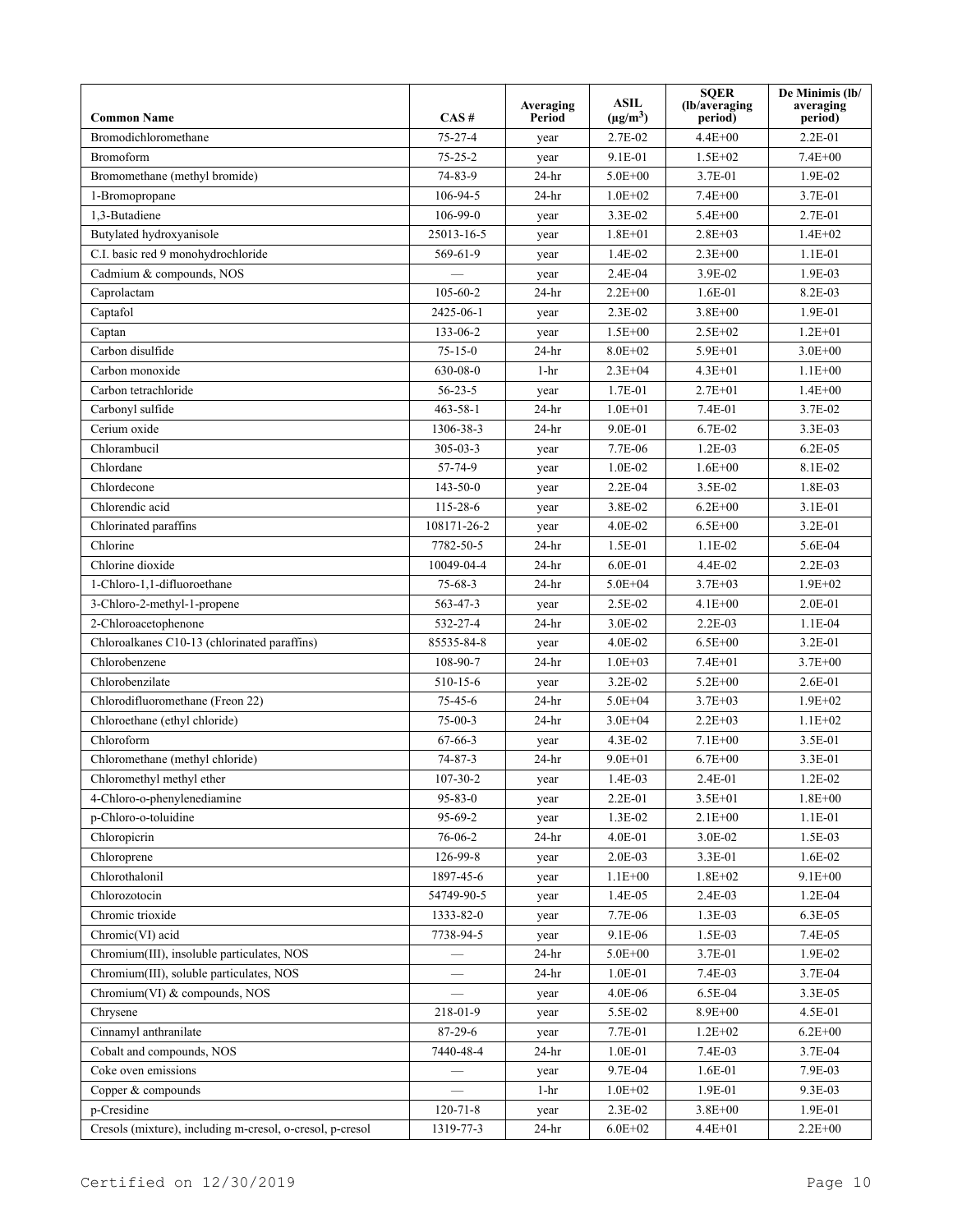| 108-39-4<br>$6.0E + 02$<br>$2.2E + 00$<br>m-Cresol (3-methylphenol)<br>$24-hr$<br>$4.4E + 01$<br>o-Cresol (2-methylphenol)<br>95-48-7<br>$24-hr$<br>$6.0E + 02$<br>$4.4E + 01$<br>$2.2E + 00$<br>p-Cresol (4-methylphenol)<br>106-44-5<br>$4.4E + 01$<br>$2.2E + 00$<br>$24-hr$<br>$6.0E + 02$<br>98-82-8<br>Cumene<br>$24-hr$<br>$4.0E + 02$<br>$3.0E + 01$<br>$1.5E + 00$ |  |
|-----------------------------------------------------------------------------------------------------------------------------------------------------------------------------------------------------------------------------------------------------------------------------------------------------------------------------------------------------------------------------|--|
|                                                                                                                                                                                                                                                                                                                                                                             |  |
|                                                                                                                                                                                                                                                                                                                                                                             |  |
|                                                                                                                                                                                                                                                                                                                                                                             |  |
|                                                                                                                                                                                                                                                                                                                                                                             |  |
| Cupferron<br>135-20-6<br>1.6E-02<br>$2.6E + 00$<br>1.3E-01<br>year                                                                                                                                                                                                                                                                                                          |  |
| $2.2E + 01$<br>Cyclohexane<br>110-82-7<br>$24-hr$<br>$6.0E + 03$<br>$4.4E + 02$                                                                                                                                                                                                                                                                                             |  |
| Cyclophosphamide (anhydrous)<br>$50 - 18 - 0$<br>4.8E-02<br>5.9E-03<br>9.6E-01<br>year                                                                                                                                                                                                                                                                                      |  |
| Cyclophosphamide (hydrated)<br>6055-19-2<br>6.3E-03<br>$1.0E + 00$<br>5.1E-02<br>year                                                                                                                                                                                                                                                                                       |  |
| D & C red no. 9<br>$5.4E + 00$<br>5160-02-1<br>6.7E-01<br>$1.1E + 02$<br>year                                                                                                                                                                                                                                                                                               |  |
| Dacarbazine<br>$1.2E-02$<br>5.8E-04<br>4342-03-4<br>7.1E-05<br>year                                                                                                                                                                                                                                                                                                         |  |
| $7.4E + 00$<br>3.7E-01<br>$117 - 10 - 2$<br>4.5E-02<br>Dantron<br>year                                                                                                                                                                                                                                                                                                      |  |
| $6.8E + 01$<br>$3.4E + 00$<br>Di(2-ethylhexl)phthalate<br>$117 - 81 - 7$<br>$4.2E - 01$<br>year                                                                                                                                                                                                                                                                             |  |
| 2,4-Diaminoanisole<br>$1.2E + 00$<br>615-05-4<br>$1.5E-01$<br>$2.5E + 01$<br>year                                                                                                                                                                                                                                                                                           |  |
| 2,4-Diaminoanisole sulfate<br>$2.2E + 00$<br>39156-41-7<br>2.7E-01<br>$4.4E + 01$<br>year                                                                                                                                                                                                                                                                                   |  |
| 4,4'-Diaminodiphenyl ether<br>$101 - 80 - 4$<br>2.5E-02<br>$4.1E + 00$<br>2.0E-01<br>year                                                                                                                                                                                                                                                                                   |  |
| 95-80-7<br>1.5E-01<br>7.4E-03<br>2,4-Diaminotoluene (2,4-toluene diamine)<br>9.1E-04<br>year                                                                                                                                                                                                                                                                                |  |
| Diazinon<br>333-41-5<br>$24-hr$<br>$1.0E + 01$<br>7.4E-01<br>3.7E-02                                                                                                                                                                                                                                                                                                        |  |
| Dibenz[a,h]acridine<br>226-36-8<br>5.5E-03<br>8.9E-01<br>4.5E-02<br>year                                                                                                                                                                                                                                                                                                    |  |
| Dibenz[a,h]anthracene<br>$53 - 70 - 3$<br>5.0E-04<br>8.2E-02<br>$4.1E-03$<br>year                                                                                                                                                                                                                                                                                           |  |
| Dibenz[a,j]acridine<br>224-42-0<br>5.5E-03<br>8.9E-01<br>4.5E-02<br>year                                                                                                                                                                                                                                                                                                    |  |
| 192-65-4<br>5.5E-04<br>8.9E-02<br>4.5E-03<br>Dibenzo[a,e]pyrene<br>year                                                                                                                                                                                                                                                                                                     |  |
| Dibenzo[a,h]pyrene<br>189-64-0<br>8.9E-03<br>4.5E-04<br>5.5E-05<br>year                                                                                                                                                                                                                                                                                                     |  |
| Dibenzo[a,i]pyrene<br>189-55-9<br>5.5E-05<br>8.9E-03<br>4.5E-04<br>year                                                                                                                                                                                                                                                                                                     |  |
| Dibenzo[a,l]pyrene<br>8.9E-03<br>4.5E-04<br>$191 - 30 - 0$<br>5.5E-05<br>year                                                                                                                                                                                                                                                                                               |  |
| 7H-Dibenzo[c,g]carbazole<br>194-59-2<br>5.5E-04<br>8.9E-02<br>4.5E-03<br>year                                                                                                                                                                                                                                                                                               |  |
| 1,2-Dibromo-3-chloropropane (DBCP)<br>$96 - 12 - 8$<br>$3.2E-04$<br>5.2E-02<br>$2.6E-03$<br>year                                                                                                                                                                                                                                                                            |  |
| Tris(2,3-dibromopropyl)phosphate<br>2.5E-01<br>$1.2E-02$<br>126-72-7<br>1.5E-03<br>year                                                                                                                                                                                                                                                                                     |  |
| 1,4-Dichlorobenzene<br>106-46-7<br>7.4E-01<br>9.1E-02<br>$1.5E + 01$<br>year                                                                                                                                                                                                                                                                                                |  |
| 3,3'-Dichlorobenzidine<br>$91 - 94 - 1$<br>2.9E-03<br>4.8E-01<br>2.4E-02<br>year                                                                                                                                                                                                                                                                                            |  |
| $1.2E - 01$<br>DDD (dichlorodiphenyldichloroethane)<br>$72 - 54 - 8$<br>1.4E-02<br>$2.4E + 00$<br>year                                                                                                                                                                                                                                                                      |  |
| DDE (dichlorodiphenyldichloroethylene)<br>$72 - 55 - 9$<br>8.4E-02<br>1.0E-02<br>$1.7E + 00$<br>year                                                                                                                                                                                                                                                                        |  |
| DDT(dichlorodiphenyltrichloroethane)<br>$50-29-3$<br>1.0E-02<br>$1.7E + 00$<br>8.4E-02<br>year                                                                                                                                                                                                                                                                              |  |
| 1,1-Dichloroethane (ethylidene dichloride)<br>$75 - 34 - 3$<br>6.3E-01<br>$1.0E + 02$<br>$5.1E + 00$<br>year                                                                                                                                                                                                                                                                |  |
| $8.1E + 02$<br>$6.0E + 01$<br>$3.0E + 00$<br>trans-1,2-Dichloroethene<br>156-60-5<br>$24-hr$                                                                                                                                                                                                                                                                                |  |
| $75 - 35 - 4$<br>$2.0E + 02$<br>7.4E-01<br>1,1-Dichloroethylene (1,1-DCE)<br>$24-hr$<br>$1.5E + 01$                                                                                                                                                                                                                                                                         |  |
| $9.8E + 03$<br>4.9E+02<br>Dichloromethane<br>75-09-2<br>$6.0E + 01$<br>year                                                                                                                                                                                                                                                                                                 |  |
| 1,2-Dichloropropane (propylene dichloride)<br>$78 - 87 - 5$<br>$1.0E-01$<br>$1.6E + 01$<br>8.1E-01<br>year                                                                                                                                                                                                                                                                  |  |
| 1,3-Dichloropropene<br>$2.0E + 00$<br>542-75-6<br>2.5E-01<br>4.1E+01<br>year                                                                                                                                                                                                                                                                                                |  |
| 2,3-Dichloropropene<br>78-88-6<br>$9.2E + 00$<br>6.8E-01<br>3.4E-02<br>24-hr                                                                                                                                                                                                                                                                                                |  |
| Dichlorvos (DDVP)<br>$62 - 73 - 7$<br>1.2E-02<br>$2.0E + 00$<br>9.8E-02<br>year                                                                                                                                                                                                                                                                                             |  |
| Dieldrin<br>$60 - 57 - 1$<br>1.8E-03<br>$2.2E-04$<br>3.5E-02<br>year                                                                                                                                                                                                                                                                                                        |  |
| Diesel engine exhaust, particulate<br>2.7E-02<br>3.3E-03<br>5.4E-01<br>year                                                                                                                                                                                                                                                                                                 |  |
| Diethanolamine<br>111-42-2<br>$24-hr$<br>$3.0E + 00$<br>2.2E-01<br>$1.1E-02$                                                                                                                                                                                                                                                                                                |  |
| Diethylstilbestrol<br>$56 - 53 - 1$<br>1.0E-05<br>1.6E-03<br>8.1E-05<br>year                                                                                                                                                                                                                                                                                                |  |
| 1,1-Difluoroethane<br>$75 - 37 - 6$<br>$4.0E + 04$<br>$3.0E + 03$<br>$1.5E + 02$<br>24-hr                                                                                                                                                                                                                                                                                   |  |
| Diglycidyl resorcinol ether<br>101-90-6<br>2.0E-03<br>3.3E-01<br>1.7E-02<br>year                                                                                                                                                                                                                                                                                            |  |
| Dihydrosafrole<br>94-58-6<br>7.7E-02<br>$1.2E + 01$<br>6.2E-01<br>year                                                                                                                                                                                                                                                                                                      |  |
| 4-Dimethylaminoazobenzene<br>$60 - 11 - 7$<br>7.7E-04<br>$1.2E-01$<br>$6.2E-03$<br>year                                                                                                                                                                                                                                                                                     |  |
| trans-2[(dimethylamino)-methylimino]-5-[2-(5-nitro-2-furyl)-<br>$1.2E + 00$<br>$6.2E - 02$<br>55738-54-0<br>7.7E-03<br>year<br>vinyl]-1,3,4-oxadiazole                                                                                                                                                                                                                      |  |
| 6.9E-05<br>7,12-Dimethylbenz[a]anthracene<br>57-97-6<br>8.5E-06<br>1.4E-03<br>year                                                                                                                                                                                                                                                                                          |  |
| Dimethyl carbamoyl chloride<br>79-44-7<br>2.7E-04<br>4.4E-02<br>2.2E-03<br>year                                                                                                                                                                                                                                                                                             |  |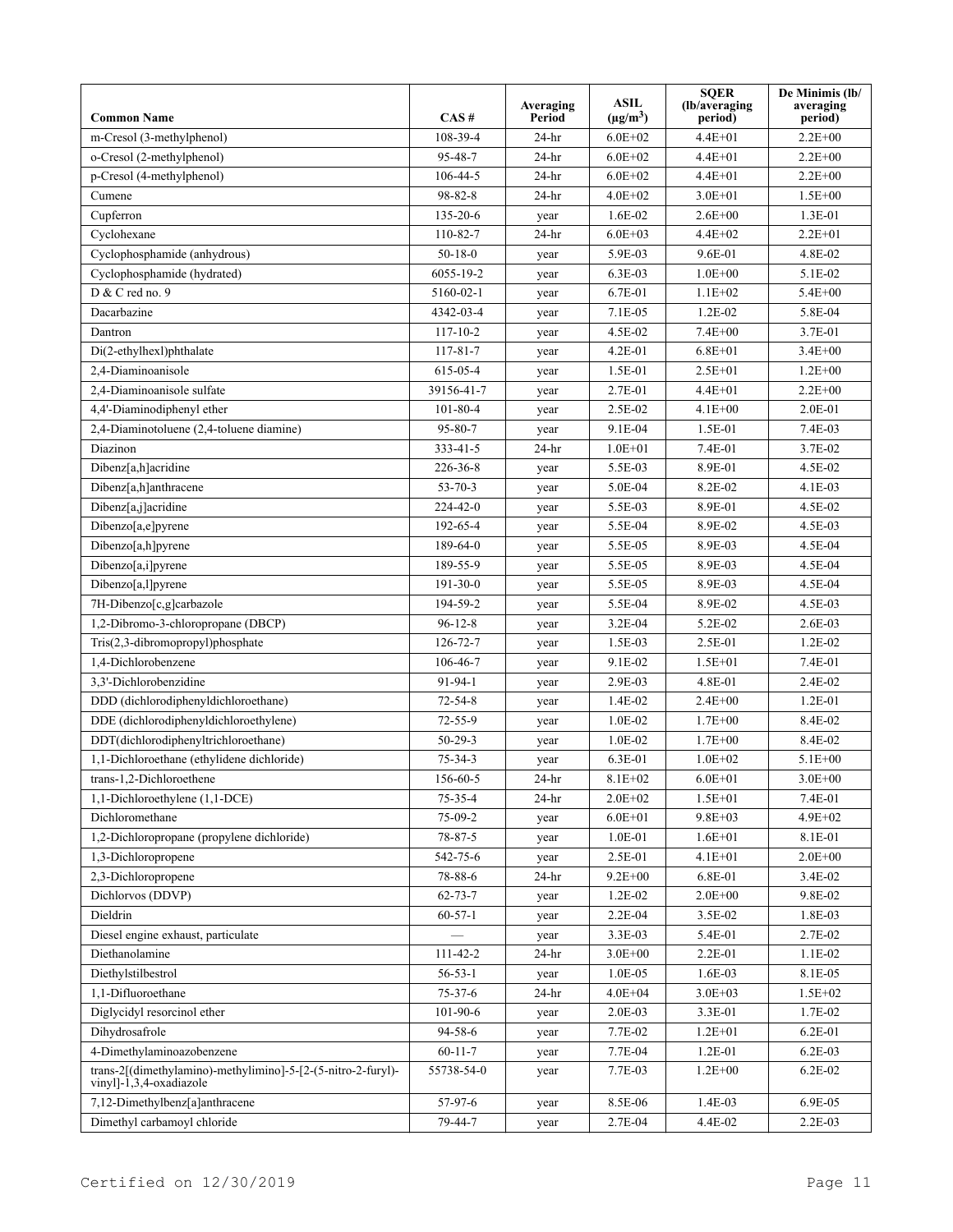| 1.9E-03<br>1,1-Dimethylhydrazine<br>$57 - 14 - 7$<br>$24-hr$<br>5.0E-01<br>3.7E-02<br>1,2-Dimethylhydrazine<br>$1.0E-03$<br>5.1E-05<br>540-73-8<br>6.3E-06<br>year<br>Dimethylvinylchloride<br>7.7E-02<br>$1.2E + 01$<br>$6.2E - 01$<br>513-37-1<br>year<br>1,6-Dinitropyrene<br>42397-64-8<br>5.5E-05<br>8.9E-03<br>4.5E-04<br>year<br>1,8-Dinitropyrene<br>42397-65-9<br>5.5E-04<br>8.9E-02<br>4.5E-03<br>year<br>2,4-Dinitrotoluene<br>$1.8E + 00$<br>9.1E-02<br>$121 - 14 - 2$<br>$1.1E-02$<br>year<br>1,4-Dioxane<br>123-91-1<br>2.0E-01<br>$3.2E + 01$<br>$1.6E + 00$<br>year<br>$4.0E-03$<br>6.5E-01<br>3.2E-02<br>1,2-Diphenylhydrazine (hydrazobenzene)<br>122-66-7<br>year<br>Direct black 38<br>4.8E-04<br>7.7E-02<br>3.9E-03<br>1937-37-7<br>year<br>7.7E-02<br>3.9E-03<br>Direct blue 6<br>2602-46-2<br>4.8E-04<br>year<br>5.3E-04<br>8.5E-02<br>4.3E-03<br>Direct brown 95<br>16071-86-6<br>year<br>$6.2E + 00$<br>Disperse blue 1<br>2475-45-8<br>7.7E-01<br>$1.2E + 02$<br>year<br>Disulfoton<br>7.4E-04<br>298-04-4<br>$24-hr$<br>2.0E-01<br>1.5E-02<br>106-89-8<br>$7.1E + 00$<br>3.5E-01<br>Epichlorohydrin<br>4.3E-02<br>year<br>1,2-Epoxybutane<br>106-88-7<br>$24-hr$<br>$2.0E + 01$<br>$1.5E + 00$<br>7.4E-02<br>Estradiol 17B<br>$50 - 28 - 2$<br>9.1E-05<br>1.5E-02<br>7.4E-04<br>year<br>Ethyl benzene<br>$100 - 41 - 4$<br>4.0E-01<br>$6.5E + 01$<br>$3.2E + 00$<br>year<br>Ethyl carbamate (urethane)<br>$51 - 79 - 6$<br>$2.1E-03$<br>3.4E-01<br>1.7E-02<br>year<br>Ethylene dibromide (EDB, 1,2-dibromoethane)<br>106-93-4<br>1.7E-03<br>2.7E-01<br>1.4E-02<br>year<br>Ethylene dichloride (EDC, 1,2-dichloroethane)<br>107-06-2<br>3.8E-02<br>3.1E-01<br>$6.2E + 00$<br>year<br>$1.5E + 00$<br>Ethylene glycol<br>$107 - 21 - 1$<br>$24-hr$<br>$4.0E + 02$<br>$3.0E + 01$<br>Ethylene glycol monobutyl ether<br>$111 - 76 - 2$<br>$24-hr$<br>$8.2E + 01$<br>$6.1E + 00$<br>3.0E-01<br>2.6E-01<br>Ethylene glycol monoethyl ether (2-ethoxyethanol)<br>$110 - 80 - 5$<br>$7.0E + 01$<br>$5.2E + 00$<br>$24-hr$<br>Ethylene glycol monoethyl ether acetate<br>$111 - 15 - 9$<br>$24-hr$<br>$3.0E + 02$<br>$2.2E + 01$<br>$1.1E + 00$<br>Ethylene glycol monomethyl ether (2-methoxyethanol)<br>109-86-4<br>$6.0E + 01$<br>$4.4E + 00$<br>2.2E-01<br>$24-hr$<br>Ethylene glycol monomethyl ether acetate<br>110-49-6<br>3.3E-01<br>$24-hr$<br>$9.0E + 01$<br>$6.7E + 00$<br>Ethylene oxide<br>$75 - 21 - 8$<br>$2.0E-04$<br>3.3E-02<br>$1.6E-03$<br>year<br>Ethylene thiourea<br>$96 - 45 - 7$<br>7.7E-02<br>$1.2E + 01$<br>$6.2E - 01$<br>year<br>4.3E-04<br>Ethyleneimine<br>151-56-4<br>5.3E-05<br>8.5E-03<br>year<br>Ferric sulfate<br>10028-22-5<br>$1-hr$<br>$1.2E + 02$<br>2.2E-01<br>$1.1E-02$<br>Fluorides (fluoride containing chemicals), NOS<br>$24-hr$<br>$1.3E + 01$<br>9.6E-01<br>4.8E-02<br>5.9E-02<br>Fluorine gas $F_2$<br>7782-41-4<br>$24-hr$<br>$1.6E + 01$<br>$1.2E + 00$<br>Formaldehyde<br>$50-00-0$<br>1.7E-01<br>$2.7E + 01$<br>$1.4E + 00$<br>year<br>60568-05-0<br>$1.2E-01$<br>$1.9E + 01$<br>9.4E-01<br>Furmecyclox<br>year<br>Furylfuramide<br>3688-53-7<br>1.4E-02<br>$2.4E + 00$<br>$1.2E-01$<br>year<br>$Glu-P-1$<br>7.1E-04<br>$1.2E - 01$<br>5.8E-03<br>67730-11-4<br>year<br>$Glu-P-2$<br>2.0E-02<br>67730-10-3<br>2.5E-03<br>4.1E-01<br>year<br>$111 - 30 - 8$<br>$24-hr$<br>8.0E-02<br>5.9E-03<br>3.0E-04<br>Glutaraldehyde<br>Guthion (azinphos-methyl)<br>$86 - 50 - 0$<br>$24-hr$<br>$1.0E + 01$<br>7.4E-01<br>3.7E-02<br>Gyromitrin<br>16568-02-8<br>3.4E-04<br>5.6E-02<br>2.8E-03<br>year<br>HC blue 1<br>2784-94-3<br>6.7E-02<br>$1.1E + 01$<br>5.4E-01<br>year<br>Heptachlor<br>76-44-8<br>7.7E-04<br>$1.2E - 01$<br>$6.2E-03$<br>year<br>3.8E-04<br>$6.2E-02$<br>3.1E-03<br>Heptachlor epoxide<br>1024-57-3<br>year<br>Heptachlorodibenzo-p-dioxin, NOS<br>37871-00-4<br>2.6E-06<br>4.3E-04<br>2.1E-05<br>year<br>Hexachlorobenzene<br>$2.2E-03$<br>3.5E-01<br>1.8E-02<br>$118 - 74 - 1$<br>year<br>Hexachlorobutadiene<br>3.7E-01<br>$87 - 68 - 3$<br>4.5E-02<br>$7.4E + 00$<br>year<br>Hexachlorocyclohexane<br>9.1E-04<br>1.5E-01<br>7.4E-03<br>$608 - 73 - 1$<br>year<br>alpha-Hexachlorocyclohexane<br>$2.1E-01$<br>319-84-6<br>1.3E-03<br>1.1E-02<br>year<br>beta-Hexachlorocyclohexane<br>3.8E-01<br>319-85-7<br>2.3E-03<br>1.9E-02<br>year<br>gamma-Hexachlorocyclohexane (lindane)<br>58-89-9<br>$3.2E-03$<br>5.2E-01<br>2.6E-02<br>year<br>Hexachlorocyclopentadiene<br>77-47-4<br>2.0E-01<br>1.5E-02<br>7.4E-04<br>24-hr<br>Hexachlorodibenzo-p-dioxins, NOS<br>34465-46-8<br>2.6E-07<br>4.3E-05<br>2.1E-06<br>year | <b>Common Name</b> | CAS# | Averaging<br>Period | <b>ASIL</b><br>$(\mu g/m^3)$ | <b>SQER</b><br>(lb/averaging)<br>period) | De Minimis (lb/<br>averaging<br>period) |
|-----------------------------------------------------------------------------------------------------------------------------------------------------------------------------------------------------------------------------------------------------------------------------------------------------------------------------------------------------------------------------------------------------------------------------------------------------------------------------------------------------------------------------------------------------------------------------------------------------------------------------------------------------------------------------------------------------------------------------------------------------------------------------------------------------------------------------------------------------------------------------------------------------------------------------------------------------------------------------------------------------------------------------------------------------------------------------------------------------------------------------------------------------------------------------------------------------------------------------------------------------------------------------------------------------------------------------------------------------------------------------------------------------------------------------------------------------------------------------------------------------------------------------------------------------------------------------------------------------------------------------------------------------------------------------------------------------------------------------------------------------------------------------------------------------------------------------------------------------------------------------------------------------------------------------------------------------------------------------------------------------------------------------------------------------------------------------------------------------------------------------------------------------------------------------------------------------------------------------------------------------------------------------------------------------------------------------------------------------------------------------------------------------------------------------------------------------------------------------------------------------------------------------------------------------------------------------------------------------------------------------------------------------------------------------------------------------------------------------------------------------------------------------------------------------------------------------------------------------------------------------------------------------------------------------------------------------------------------------------------------------------------------------------------------------------------------------------------------------------------------------------------------------------------------------------------------------------------------------------------------------------------------------------------------------------------------------------------------------------------------------------------------------------------------------------------------------------------------------------------------------------------------------------------------------------------------------------------------------------------------------------------------------------------------------------------------------------------------------------------------------------------------------------------------------------------------------------------------------------------------------------------------------------------------------------------------------------------------------------------------------------------------------------------------------------------------------------------------------------------------------------------------------------------------------------------------------------------------------------------------------------------------------------------------------------------------------------------------------------------------------------------------------------------------------------------------------------------------------------------------------------------------------------------------------------------------------------------------------------|--------------------|------|---------------------|------------------------------|------------------------------------------|-----------------------------------------|
|                                                                                                                                                                                                                                                                                                                                                                                                                                                                                                                                                                                                                                                                                                                                                                                                                                                                                                                                                                                                                                                                                                                                                                                                                                                                                                                                                                                                                                                                                                                                                                                                                                                                                                                                                                                                                                                                                                                                                                                                                                                                                                                                                                                                                                                                                                                                                                                                                                                                                                                                                                                                                                                                                                                                                                                                                                                                                                                                                                                                                                                                                                                                                                                                                                                                                                                                                                                                                                                                                                                                                                                                                                                                                                                                                                                                                                                                                                                                                                                                                                                                                                                                                                                                                                                                                                                                                                                                                                                                                                                                                                                                           |                    |      |                     |                              |                                          |                                         |
|                                                                                                                                                                                                                                                                                                                                                                                                                                                                                                                                                                                                                                                                                                                                                                                                                                                                                                                                                                                                                                                                                                                                                                                                                                                                                                                                                                                                                                                                                                                                                                                                                                                                                                                                                                                                                                                                                                                                                                                                                                                                                                                                                                                                                                                                                                                                                                                                                                                                                                                                                                                                                                                                                                                                                                                                                                                                                                                                                                                                                                                                                                                                                                                                                                                                                                                                                                                                                                                                                                                                                                                                                                                                                                                                                                                                                                                                                                                                                                                                                                                                                                                                                                                                                                                                                                                                                                                                                                                                                                                                                                                                           |                    |      |                     |                              |                                          |                                         |
|                                                                                                                                                                                                                                                                                                                                                                                                                                                                                                                                                                                                                                                                                                                                                                                                                                                                                                                                                                                                                                                                                                                                                                                                                                                                                                                                                                                                                                                                                                                                                                                                                                                                                                                                                                                                                                                                                                                                                                                                                                                                                                                                                                                                                                                                                                                                                                                                                                                                                                                                                                                                                                                                                                                                                                                                                                                                                                                                                                                                                                                                                                                                                                                                                                                                                                                                                                                                                                                                                                                                                                                                                                                                                                                                                                                                                                                                                                                                                                                                                                                                                                                                                                                                                                                                                                                                                                                                                                                                                                                                                                                                           |                    |      |                     |                              |                                          |                                         |
|                                                                                                                                                                                                                                                                                                                                                                                                                                                                                                                                                                                                                                                                                                                                                                                                                                                                                                                                                                                                                                                                                                                                                                                                                                                                                                                                                                                                                                                                                                                                                                                                                                                                                                                                                                                                                                                                                                                                                                                                                                                                                                                                                                                                                                                                                                                                                                                                                                                                                                                                                                                                                                                                                                                                                                                                                                                                                                                                                                                                                                                                                                                                                                                                                                                                                                                                                                                                                                                                                                                                                                                                                                                                                                                                                                                                                                                                                                                                                                                                                                                                                                                                                                                                                                                                                                                                                                                                                                                                                                                                                                                                           |                    |      |                     |                              |                                          |                                         |
|                                                                                                                                                                                                                                                                                                                                                                                                                                                                                                                                                                                                                                                                                                                                                                                                                                                                                                                                                                                                                                                                                                                                                                                                                                                                                                                                                                                                                                                                                                                                                                                                                                                                                                                                                                                                                                                                                                                                                                                                                                                                                                                                                                                                                                                                                                                                                                                                                                                                                                                                                                                                                                                                                                                                                                                                                                                                                                                                                                                                                                                                                                                                                                                                                                                                                                                                                                                                                                                                                                                                                                                                                                                                                                                                                                                                                                                                                                                                                                                                                                                                                                                                                                                                                                                                                                                                                                                                                                                                                                                                                                                                           |                    |      |                     |                              |                                          |                                         |
|                                                                                                                                                                                                                                                                                                                                                                                                                                                                                                                                                                                                                                                                                                                                                                                                                                                                                                                                                                                                                                                                                                                                                                                                                                                                                                                                                                                                                                                                                                                                                                                                                                                                                                                                                                                                                                                                                                                                                                                                                                                                                                                                                                                                                                                                                                                                                                                                                                                                                                                                                                                                                                                                                                                                                                                                                                                                                                                                                                                                                                                                                                                                                                                                                                                                                                                                                                                                                                                                                                                                                                                                                                                                                                                                                                                                                                                                                                                                                                                                                                                                                                                                                                                                                                                                                                                                                                                                                                                                                                                                                                                                           |                    |      |                     |                              |                                          |                                         |
|                                                                                                                                                                                                                                                                                                                                                                                                                                                                                                                                                                                                                                                                                                                                                                                                                                                                                                                                                                                                                                                                                                                                                                                                                                                                                                                                                                                                                                                                                                                                                                                                                                                                                                                                                                                                                                                                                                                                                                                                                                                                                                                                                                                                                                                                                                                                                                                                                                                                                                                                                                                                                                                                                                                                                                                                                                                                                                                                                                                                                                                                                                                                                                                                                                                                                                                                                                                                                                                                                                                                                                                                                                                                                                                                                                                                                                                                                                                                                                                                                                                                                                                                                                                                                                                                                                                                                                                                                                                                                                                                                                                                           |                    |      |                     |                              |                                          |                                         |
|                                                                                                                                                                                                                                                                                                                                                                                                                                                                                                                                                                                                                                                                                                                                                                                                                                                                                                                                                                                                                                                                                                                                                                                                                                                                                                                                                                                                                                                                                                                                                                                                                                                                                                                                                                                                                                                                                                                                                                                                                                                                                                                                                                                                                                                                                                                                                                                                                                                                                                                                                                                                                                                                                                                                                                                                                                                                                                                                                                                                                                                                                                                                                                                                                                                                                                                                                                                                                                                                                                                                                                                                                                                                                                                                                                                                                                                                                                                                                                                                                                                                                                                                                                                                                                                                                                                                                                                                                                                                                                                                                                                                           |                    |      |                     |                              |                                          |                                         |
|                                                                                                                                                                                                                                                                                                                                                                                                                                                                                                                                                                                                                                                                                                                                                                                                                                                                                                                                                                                                                                                                                                                                                                                                                                                                                                                                                                                                                                                                                                                                                                                                                                                                                                                                                                                                                                                                                                                                                                                                                                                                                                                                                                                                                                                                                                                                                                                                                                                                                                                                                                                                                                                                                                                                                                                                                                                                                                                                                                                                                                                                                                                                                                                                                                                                                                                                                                                                                                                                                                                                                                                                                                                                                                                                                                                                                                                                                                                                                                                                                                                                                                                                                                                                                                                                                                                                                                                                                                                                                                                                                                                                           |                    |      |                     |                              |                                          |                                         |
|                                                                                                                                                                                                                                                                                                                                                                                                                                                                                                                                                                                                                                                                                                                                                                                                                                                                                                                                                                                                                                                                                                                                                                                                                                                                                                                                                                                                                                                                                                                                                                                                                                                                                                                                                                                                                                                                                                                                                                                                                                                                                                                                                                                                                                                                                                                                                                                                                                                                                                                                                                                                                                                                                                                                                                                                                                                                                                                                                                                                                                                                                                                                                                                                                                                                                                                                                                                                                                                                                                                                                                                                                                                                                                                                                                                                                                                                                                                                                                                                                                                                                                                                                                                                                                                                                                                                                                                                                                                                                                                                                                                                           |                    |      |                     |                              |                                          |                                         |
|                                                                                                                                                                                                                                                                                                                                                                                                                                                                                                                                                                                                                                                                                                                                                                                                                                                                                                                                                                                                                                                                                                                                                                                                                                                                                                                                                                                                                                                                                                                                                                                                                                                                                                                                                                                                                                                                                                                                                                                                                                                                                                                                                                                                                                                                                                                                                                                                                                                                                                                                                                                                                                                                                                                                                                                                                                                                                                                                                                                                                                                                                                                                                                                                                                                                                                                                                                                                                                                                                                                                                                                                                                                                                                                                                                                                                                                                                                                                                                                                                                                                                                                                                                                                                                                                                                                                                                                                                                                                                                                                                                                                           |                    |      |                     |                              |                                          |                                         |
|                                                                                                                                                                                                                                                                                                                                                                                                                                                                                                                                                                                                                                                                                                                                                                                                                                                                                                                                                                                                                                                                                                                                                                                                                                                                                                                                                                                                                                                                                                                                                                                                                                                                                                                                                                                                                                                                                                                                                                                                                                                                                                                                                                                                                                                                                                                                                                                                                                                                                                                                                                                                                                                                                                                                                                                                                                                                                                                                                                                                                                                                                                                                                                                                                                                                                                                                                                                                                                                                                                                                                                                                                                                                                                                                                                                                                                                                                                                                                                                                                                                                                                                                                                                                                                                                                                                                                                                                                                                                                                                                                                                                           |                    |      |                     |                              |                                          |                                         |
|                                                                                                                                                                                                                                                                                                                                                                                                                                                                                                                                                                                                                                                                                                                                                                                                                                                                                                                                                                                                                                                                                                                                                                                                                                                                                                                                                                                                                                                                                                                                                                                                                                                                                                                                                                                                                                                                                                                                                                                                                                                                                                                                                                                                                                                                                                                                                                                                                                                                                                                                                                                                                                                                                                                                                                                                                                                                                                                                                                                                                                                                                                                                                                                                                                                                                                                                                                                                                                                                                                                                                                                                                                                                                                                                                                                                                                                                                                                                                                                                                                                                                                                                                                                                                                                                                                                                                                                                                                                                                                                                                                                                           |                    |      |                     |                              |                                          |                                         |
|                                                                                                                                                                                                                                                                                                                                                                                                                                                                                                                                                                                                                                                                                                                                                                                                                                                                                                                                                                                                                                                                                                                                                                                                                                                                                                                                                                                                                                                                                                                                                                                                                                                                                                                                                                                                                                                                                                                                                                                                                                                                                                                                                                                                                                                                                                                                                                                                                                                                                                                                                                                                                                                                                                                                                                                                                                                                                                                                                                                                                                                                                                                                                                                                                                                                                                                                                                                                                                                                                                                                                                                                                                                                                                                                                                                                                                                                                                                                                                                                                                                                                                                                                                                                                                                                                                                                                                                                                                                                                                                                                                                                           |                    |      |                     |                              |                                          |                                         |
|                                                                                                                                                                                                                                                                                                                                                                                                                                                                                                                                                                                                                                                                                                                                                                                                                                                                                                                                                                                                                                                                                                                                                                                                                                                                                                                                                                                                                                                                                                                                                                                                                                                                                                                                                                                                                                                                                                                                                                                                                                                                                                                                                                                                                                                                                                                                                                                                                                                                                                                                                                                                                                                                                                                                                                                                                                                                                                                                                                                                                                                                                                                                                                                                                                                                                                                                                                                                                                                                                                                                                                                                                                                                                                                                                                                                                                                                                                                                                                                                                                                                                                                                                                                                                                                                                                                                                                                                                                                                                                                                                                                                           |                    |      |                     |                              |                                          |                                         |
|                                                                                                                                                                                                                                                                                                                                                                                                                                                                                                                                                                                                                                                                                                                                                                                                                                                                                                                                                                                                                                                                                                                                                                                                                                                                                                                                                                                                                                                                                                                                                                                                                                                                                                                                                                                                                                                                                                                                                                                                                                                                                                                                                                                                                                                                                                                                                                                                                                                                                                                                                                                                                                                                                                                                                                                                                                                                                                                                                                                                                                                                                                                                                                                                                                                                                                                                                                                                                                                                                                                                                                                                                                                                                                                                                                                                                                                                                                                                                                                                                                                                                                                                                                                                                                                                                                                                                                                                                                                                                                                                                                                                           |                    |      |                     |                              |                                          |                                         |
|                                                                                                                                                                                                                                                                                                                                                                                                                                                                                                                                                                                                                                                                                                                                                                                                                                                                                                                                                                                                                                                                                                                                                                                                                                                                                                                                                                                                                                                                                                                                                                                                                                                                                                                                                                                                                                                                                                                                                                                                                                                                                                                                                                                                                                                                                                                                                                                                                                                                                                                                                                                                                                                                                                                                                                                                                                                                                                                                                                                                                                                                                                                                                                                                                                                                                                                                                                                                                                                                                                                                                                                                                                                                                                                                                                                                                                                                                                                                                                                                                                                                                                                                                                                                                                                                                                                                                                                                                                                                                                                                                                                                           |                    |      |                     |                              |                                          |                                         |
|                                                                                                                                                                                                                                                                                                                                                                                                                                                                                                                                                                                                                                                                                                                                                                                                                                                                                                                                                                                                                                                                                                                                                                                                                                                                                                                                                                                                                                                                                                                                                                                                                                                                                                                                                                                                                                                                                                                                                                                                                                                                                                                                                                                                                                                                                                                                                                                                                                                                                                                                                                                                                                                                                                                                                                                                                                                                                                                                                                                                                                                                                                                                                                                                                                                                                                                                                                                                                                                                                                                                                                                                                                                                                                                                                                                                                                                                                                                                                                                                                                                                                                                                                                                                                                                                                                                                                                                                                                                                                                                                                                                                           |                    |      |                     |                              |                                          |                                         |
|                                                                                                                                                                                                                                                                                                                                                                                                                                                                                                                                                                                                                                                                                                                                                                                                                                                                                                                                                                                                                                                                                                                                                                                                                                                                                                                                                                                                                                                                                                                                                                                                                                                                                                                                                                                                                                                                                                                                                                                                                                                                                                                                                                                                                                                                                                                                                                                                                                                                                                                                                                                                                                                                                                                                                                                                                                                                                                                                                                                                                                                                                                                                                                                                                                                                                                                                                                                                                                                                                                                                                                                                                                                                                                                                                                                                                                                                                                                                                                                                                                                                                                                                                                                                                                                                                                                                                                                                                                                                                                                                                                                                           |                    |      |                     |                              |                                          |                                         |
|                                                                                                                                                                                                                                                                                                                                                                                                                                                                                                                                                                                                                                                                                                                                                                                                                                                                                                                                                                                                                                                                                                                                                                                                                                                                                                                                                                                                                                                                                                                                                                                                                                                                                                                                                                                                                                                                                                                                                                                                                                                                                                                                                                                                                                                                                                                                                                                                                                                                                                                                                                                                                                                                                                                                                                                                                                                                                                                                                                                                                                                                                                                                                                                                                                                                                                                                                                                                                                                                                                                                                                                                                                                                                                                                                                                                                                                                                                                                                                                                                                                                                                                                                                                                                                                                                                                                                                                                                                                                                                                                                                                                           |                    |      |                     |                              |                                          |                                         |
|                                                                                                                                                                                                                                                                                                                                                                                                                                                                                                                                                                                                                                                                                                                                                                                                                                                                                                                                                                                                                                                                                                                                                                                                                                                                                                                                                                                                                                                                                                                                                                                                                                                                                                                                                                                                                                                                                                                                                                                                                                                                                                                                                                                                                                                                                                                                                                                                                                                                                                                                                                                                                                                                                                                                                                                                                                                                                                                                                                                                                                                                                                                                                                                                                                                                                                                                                                                                                                                                                                                                                                                                                                                                                                                                                                                                                                                                                                                                                                                                                                                                                                                                                                                                                                                                                                                                                                                                                                                                                                                                                                                                           |                    |      |                     |                              |                                          |                                         |
|                                                                                                                                                                                                                                                                                                                                                                                                                                                                                                                                                                                                                                                                                                                                                                                                                                                                                                                                                                                                                                                                                                                                                                                                                                                                                                                                                                                                                                                                                                                                                                                                                                                                                                                                                                                                                                                                                                                                                                                                                                                                                                                                                                                                                                                                                                                                                                                                                                                                                                                                                                                                                                                                                                                                                                                                                                                                                                                                                                                                                                                                                                                                                                                                                                                                                                                                                                                                                                                                                                                                                                                                                                                                                                                                                                                                                                                                                                                                                                                                                                                                                                                                                                                                                                                                                                                                                                                                                                                                                                                                                                                                           |                    |      |                     |                              |                                          |                                         |
|                                                                                                                                                                                                                                                                                                                                                                                                                                                                                                                                                                                                                                                                                                                                                                                                                                                                                                                                                                                                                                                                                                                                                                                                                                                                                                                                                                                                                                                                                                                                                                                                                                                                                                                                                                                                                                                                                                                                                                                                                                                                                                                                                                                                                                                                                                                                                                                                                                                                                                                                                                                                                                                                                                                                                                                                                                                                                                                                                                                                                                                                                                                                                                                                                                                                                                                                                                                                                                                                                                                                                                                                                                                                                                                                                                                                                                                                                                                                                                                                                                                                                                                                                                                                                                                                                                                                                                                                                                                                                                                                                                                                           |                    |      |                     |                              |                                          |                                         |
|                                                                                                                                                                                                                                                                                                                                                                                                                                                                                                                                                                                                                                                                                                                                                                                                                                                                                                                                                                                                                                                                                                                                                                                                                                                                                                                                                                                                                                                                                                                                                                                                                                                                                                                                                                                                                                                                                                                                                                                                                                                                                                                                                                                                                                                                                                                                                                                                                                                                                                                                                                                                                                                                                                                                                                                                                                                                                                                                                                                                                                                                                                                                                                                                                                                                                                                                                                                                                                                                                                                                                                                                                                                                                                                                                                                                                                                                                                                                                                                                                                                                                                                                                                                                                                                                                                                                                                                                                                                                                                                                                                                                           |                    |      |                     |                              |                                          |                                         |
|                                                                                                                                                                                                                                                                                                                                                                                                                                                                                                                                                                                                                                                                                                                                                                                                                                                                                                                                                                                                                                                                                                                                                                                                                                                                                                                                                                                                                                                                                                                                                                                                                                                                                                                                                                                                                                                                                                                                                                                                                                                                                                                                                                                                                                                                                                                                                                                                                                                                                                                                                                                                                                                                                                                                                                                                                                                                                                                                                                                                                                                                                                                                                                                                                                                                                                                                                                                                                                                                                                                                                                                                                                                                                                                                                                                                                                                                                                                                                                                                                                                                                                                                                                                                                                                                                                                                                                                                                                                                                                                                                                                                           |                    |      |                     |                              |                                          |                                         |
|                                                                                                                                                                                                                                                                                                                                                                                                                                                                                                                                                                                                                                                                                                                                                                                                                                                                                                                                                                                                                                                                                                                                                                                                                                                                                                                                                                                                                                                                                                                                                                                                                                                                                                                                                                                                                                                                                                                                                                                                                                                                                                                                                                                                                                                                                                                                                                                                                                                                                                                                                                                                                                                                                                                                                                                                                                                                                                                                                                                                                                                                                                                                                                                                                                                                                                                                                                                                                                                                                                                                                                                                                                                                                                                                                                                                                                                                                                                                                                                                                                                                                                                                                                                                                                                                                                                                                                                                                                                                                                                                                                                                           |                    |      |                     |                              |                                          |                                         |
|                                                                                                                                                                                                                                                                                                                                                                                                                                                                                                                                                                                                                                                                                                                                                                                                                                                                                                                                                                                                                                                                                                                                                                                                                                                                                                                                                                                                                                                                                                                                                                                                                                                                                                                                                                                                                                                                                                                                                                                                                                                                                                                                                                                                                                                                                                                                                                                                                                                                                                                                                                                                                                                                                                                                                                                                                                                                                                                                                                                                                                                                                                                                                                                                                                                                                                                                                                                                                                                                                                                                                                                                                                                                                                                                                                                                                                                                                                                                                                                                                                                                                                                                                                                                                                                                                                                                                                                                                                                                                                                                                                                                           |                    |      |                     |                              |                                          |                                         |
|                                                                                                                                                                                                                                                                                                                                                                                                                                                                                                                                                                                                                                                                                                                                                                                                                                                                                                                                                                                                                                                                                                                                                                                                                                                                                                                                                                                                                                                                                                                                                                                                                                                                                                                                                                                                                                                                                                                                                                                                                                                                                                                                                                                                                                                                                                                                                                                                                                                                                                                                                                                                                                                                                                                                                                                                                                                                                                                                                                                                                                                                                                                                                                                                                                                                                                                                                                                                                                                                                                                                                                                                                                                                                                                                                                                                                                                                                                                                                                                                                                                                                                                                                                                                                                                                                                                                                                                                                                                                                                                                                                                                           |                    |      |                     |                              |                                          |                                         |
|                                                                                                                                                                                                                                                                                                                                                                                                                                                                                                                                                                                                                                                                                                                                                                                                                                                                                                                                                                                                                                                                                                                                                                                                                                                                                                                                                                                                                                                                                                                                                                                                                                                                                                                                                                                                                                                                                                                                                                                                                                                                                                                                                                                                                                                                                                                                                                                                                                                                                                                                                                                                                                                                                                                                                                                                                                                                                                                                                                                                                                                                                                                                                                                                                                                                                                                                                                                                                                                                                                                                                                                                                                                                                                                                                                                                                                                                                                                                                                                                                                                                                                                                                                                                                                                                                                                                                                                                                                                                                                                                                                                                           |                    |      |                     |                              |                                          |                                         |
|                                                                                                                                                                                                                                                                                                                                                                                                                                                                                                                                                                                                                                                                                                                                                                                                                                                                                                                                                                                                                                                                                                                                                                                                                                                                                                                                                                                                                                                                                                                                                                                                                                                                                                                                                                                                                                                                                                                                                                                                                                                                                                                                                                                                                                                                                                                                                                                                                                                                                                                                                                                                                                                                                                                                                                                                                                                                                                                                                                                                                                                                                                                                                                                                                                                                                                                                                                                                                                                                                                                                                                                                                                                                                                                                                                                                                                                                                                                                                                                                                                                                                                                                                                                                                                                                                                                                                                                                                                                                                                                                                                                                           |                    |      |                     |                              |                                          |                                         |
|                                                                                                                                                                                                                                                                                                                                                                                                                                                                                                                                                                                                                                                                                                                                                                                                                                                                                                                                                                                                                                                                                                                                                                                                                                                                                                                                                                                                                                                                                                                                                                                                                                                                                                                                                                                                                                                                                                                                                                                                                                                                                                                                                                                                                                                                                                                                                                                                                                                                                                                                                                                                                                                                                                                                                                                                                                                                                                                                                                                                                                                                                                                                                                                                                                                                                                                                                                                                                                                                                                                                                                                                                                                                                                                                                                                                                                                                                                                                                                                                                                                                                                                                                                                                                                                                                                                                                                                                                                                                                                                                                                                                           |                    |      |                     |                              |                                          |                                         |
|                                                                                                                                                                                                                                                                                                                                                                                                                                                                                                                                                                                                                                                                                                                                                                                                                                                                                                                                                                                                                                                                                                                                                                                                                                                                                                                                                                                                                                                                                                                                                                                                                                                                                                                                                                                                                                                                                                                                                                                                                                                                                                                                                                                                                                                                                                                                                                                                                                                                                                                                                                                                                                                                                                                                                                                                                                                                                                                                                                                                                                                                                                                                                                                                                                                                                                                                                                                                                                                                                                                                                                                                                                                                                                                                                                                                                                                                                                                                                                                                                                                                                                                                                                                                                                                                                                                                                                                                                                                                                                                                                                                                           |                    |      |                     |                              |                                          |                                         |
|                                                                                                                                                                                                                                                                                                                                                                                                                                                                                                                                                                                                                                                                                                                                                                                                                                                                                                                                                                                                                                                                                                                                                                                                                                                                                                                                                                                                                                                                                                                                                                                                                                                                                                                                                                                                                                                                                                                                                                                                                                                                                                                                                                                                                                                                                                                                                                                                                                                                                                                                                                                                                                                                                                                                                                                                                                                                                                                                                                                                                                                                                                                                                                                                                                                                                                                                                                                                                                                                                                                                                                                                                                                                                                                                                                                                                                                                                                                                                                                                                                                                                                                                                                                                                                                                                                                                                                                                                                                                                                                                                                                                           |                    |      |                     |                              |                                          |                                         |
|                                                                                                                                                                                                                                                                                                                                                                                                                                                                                                                                                                                                                                                                                                                                                                                                                                                                                                                                                                                                                                                                                                                                                                                                                                                                                                                                                                                                                                                                                                                                                                                                                                                                                                                                                                                                                                                                                                                                                                                                                                                                                                                                                                                                                                                                                                                                                                                                                                                                                                                                                                                                                                                                                                                                                                                                                                                                                                                                                                                                                                                                                                                                                                                                                                                                                                                                                                                                                                                                                                                                                                                                                                                                                                                                                                                                                                                                                                                                                                                                                                                                                                                                                                                                                                                                                                                                                                                                                                                                                                                                                                                                           |                    |      |                     |                              |                                          |                                         |
|                                                                                                                                                                                                                                                                                                                                                                                                                                                                                                                                                                                                                                                                                                                                                                                                                                                                                                                                                                                                                                                                                                                                                                                                                                                                                                                                                                                                                                                                                                                                                                                                                                                                                                                                                                                                                                                                                                                                                                                                                                                                                                                                                                                                                                                                                                                                                                                                                                                                                                                                                                                                                                                                                                                                                                                                                                                                                                                                                                                                                                                                                                                                                                                                                                                                                                                                                                                                                                                                                                                                                                                                                                                                                                                                                                                                                                                                                                                                                                                                                                                                                                                                                                                                                                                                                                                                                                                                                                                                                                                                                                                                           |                    |      |                     |                              |                                          |                                         |
|                                                                                                                                                                                                                                                                                                                                                                                                                                                                                                                                                                                                                                                                                                                                                                                                                                                                                                                                                                                                                                                                                                                                                                                                                                                                                                                                                                                                                                                                                                                                                                                                                                                                                                                                                                                                                                                                                                                                                                                                                                                                                                                                                                                                                                                                                                                                                                                                                                                                                                                                                                                                                                                                                                                                                                                                                                                                                                                                                                                                                                                                                                                                                                                                                                                                                                                                                                                                                                                                                                                                                                                                                                                                                                                                                                                                                                                                                                                                                                                                                                                                                                                                                                                                                                                                                                                                                                                                                                                                                                                                                                                                           |                    |      |                     |                              |                                          |                                         |
|                                                                                                                                                                                                                                                                                                                                                                                                                                                                                                                                                                                                                                                                                                                                                                                                                                                                                                                                                                                                                                                                                                                                                                                                                                                                                                                                                                                                                                                                                                                                                                                                                                                                                                                                                                                                                                                                                                                                                                                                                                                                                                                                                                                                                                                                                                                                                                                                                                                                                                                                                                                                                                                                                                                                                                                                                                                                                                                                                                                                                                                                                                                                                                                                                                                                                                                                                                                                                                                                                                                                                                                                                                                                                                                                                                                                                                                                                                                                                                                                                                                                                                                                                                                                                                                                                                                                                                                                                                                                                                                                                                                                           |                    |      |                     |                              |                                          |                                         |
|                                                                                                                                                                                                                                                                                                                                                                                                                                                                                                                                                                                                                                                                                                                                                                                                                                                                                                                                                                                                                                                                                                                                                                                                                                                                                                                                                                                                                                                                                                                                                                                                                                                                                                                                                                                                                                                                                                                                                                                                                                                                                                                                                                                                                                                                                                                                                                                                                                                                                                                                                                                                                                                                                                                                                                                                                                                                                                                                                                                                                                                                                                                                                                                                                                                                                                                                                                                                                                                                                                                                                                                                                                                                                                                                                                                                                                                                                                                                                                                                                                                                                                                                                                                                                                                                                                                                                                                                                                                                                                                                                                                                           |                    |      |                     |                              |                                          |                                         |
|                                                                                                                                                                                                                                                                                                                                                                                                                                                                                                                                                                                                                                                                                                                                                                                                                                                                                                                                                                                                                                                                                                                                                                                                                                                                                                                                                                                                                                                                                                                                                                                                                                                                                                                                                                                                                                                                                                                                                                                                                                                                                                                                                                                                                                                                                                                                                                                                                                                                                                                                                                                                                                                                                                                                                                                                                                                                                                                                                                                                                                                                                                                                                                                                                                                                                                                                                                                                                                                                                                                                                                                                                                                                                                                                                                                                                                                                                                                                                                                                                                                                                                                                                                                                                                                                                                                                                                                                                                                                                                                                                                                                           |                    |      |                     |                              |                                          |                                         |
|                                                                                                                                                                                                                                                                                                                                                                                                                                                                                                                                                                                                                                                                                                                                                                                                                                                                                                                                                                                                                                                                                                                                                                                                                                                                                                                                                                                                                                                                                                                                                                                                                                                                                                                                                                                                                                                                                                                                                                                                                                                                                                                                                                                                                                                                                                                                                                                                                                                                                                                                                                                                                                                                                                                                                                                                                                                                                                                                                                                                                                                                                                                                                                                                                                                                                                                                                                                                                                                                                                                                                                                                                                                                                                                                                                                                                                                                                                                                                                                                                                                                                                                                                                                                                                                                                                                                                                                                                                                                                                                                                                                                           |                    |      |                     |                              |                                          |                                         |
|                                                                                                                                                                                                                                                                                                                                                                                                                                                                                                                                                                                                                                                                                                                                                                                                                                                                                                                                                                                                                                                                                                                                                                                                                                                                                                                                                                                                                                                                                                                                                                                                                                                                                                                                                                                                                                                                                                                                                                                                                                                                                                                                                                                                                                                                                                                                                                                                                                                                                                                                                                                                                                                                                                                                                                                                                                                                                                                                                                                                                                                                                                                                                                                                                                                                                                                                                                                                                                                                                                                                                                                                                                                                                                                                                                                                                                                                                                                                                                                                                                                                                                                                                                                                                                                                                                                                                                                                                                                                                                                                                                                                           |                    |      |                     |                              |                                          |                                         |
|                                                                                                                                                                                                                                                                                                                                                                                                                                                                                                                                                                                                                                                                                                                                                                                                                                                                                                                                                                                                                                                                                                                                                                                                                                                                                                                                                                                                                                                                                                                                                                                                                                                                                                                                                                                                                                                                                                                                                                                                                                                                                                                                                                                                                                                                                                                                                                                                                                                                                                                                                                                                                                                                                                                                                                                                                                                                                                                                                                                                                                                                                                                                                                                                                                                                                                                                                                                                                                                                                                                                                                                                                                                                                                                                                                                                                                                                                                                                                                                                                                                                                                                                                                                                                                                                                                                                                                                                                                                                                                                                                                                                           |                    |      |                     |                              |                                          |                                         |
|                                                                                                                                                                                                                                                                                                                                                                                                                                                                                                                                                                                                                                                                                                                                                                                                                                                                                                                                                                                                                                                                                                                                                                                                                                                                                                                                                                                                                                                                                                                                                                                                                                                                                                                                                                                                                                                                                                                                                                                                                                                                                                                                                                                                                                                                                                                                                                                                                                                                                                                                                                                                                                                                                                                                                                                                                                                                                                                                                                                                                                                                                                                                                                                                                                                                                                                                                                                                                                                                                                                                                                                                                                                                                                                                                                                                                                                                                                                                                                                                                                                                                                                                                                                                                                                                                                                                                                                                                                                                                                                                                                                                           |                    |      |                     |                              |                                          |                                         |
|                                                                                                                                                                                                                                                                                                                                                                                                                                                                                                                                                                                                                                                                                                                                                                                                                                                                                                                                                                                                                                                                                                                                                                                                                                                                                                                                                                                                                                                                                                                                                                                                                                                                                                                                                                                                                                                                                                                                                                                                                                                                                                                                                                                                                                                                                                                                                                                                                                                                                                                                                                                                                                                                                                                                                                                                                                                                                                                                                                                                                                                                                                                                                                                                                                                                                                                                                                                                                                                                                                                                                                                                                                                                                                                                                                                                                                                                                                                                                                                                                                                                                                                                                                                                                                                                                                                                                                                                                                                                                                                                                                                                           |                    |      |                     |                              |                                          |                                         |
|                                                                                                                                                                                                                                                                                                                                                                                                                                                                                                                                                                                                                                                                                                                                                                                                                                                                                                                                                                                                                                                                                                                                                                                                                                                                                                                                                                                                                                                                                                                                                                                                                                                                                                                                                                                                                                                                                                                                                                                                                                                                                                                                                                                                                                                                                                                                                                                                                                                                                                                                                                                                                                                                                                                                                                                                                                                                                                                                                                                                                                                                                                                                                                                                                                                                                                                                                                                                                                                                                                                                                                                                                                                                                                                                                                                                                                                                                                                                                                                                                                                                                                                                                                                                                                                                                                                                                                                                                                                                                                                                                                                                           |                    |      |                     |                              |                                          |                                         |
|                                                                                                                                                                                                                                                                                                                                                                                                                                                                                                                                                                                                                                                                                                                                                                                                                                                                                                                                                                                                                                                                                                                                                                                                                                                                                                                                                                                                                                                                                                                                                                                                                                                                                                                                                                                                                                                                                                                                                                                                                                                                                                                                                                                                                                                                                                                                                                                                                                                                                                                                                                                                                                                                                                                                                                                                                                                                                                                                                                                                                                                                                                                                                                                                                                                                                                                                                                                                                                                                                                                                                                                                                                                                                                                                                                                                                                                                                                                                                                                                                                                                                                                                                                                                                                                                                                                                                                                                                                                                                                                                                                                                           |                    |      |                     |                              |                                          |                                         |
|                                                                                                                                                                                                                                                                                                                                                                                                                                                                                                                                                                                                                                                                                                                                                                                                                                                                                                                                                                                                                                                                                                                                                                                                                                                                                                                                                                                                                                                                                                                                                                                                                                                                                                                                                                                                                                                                                                                                                                                                                                                                                                                                                                                                                                                                                                                                                                                                                                                                                                                                                                                                                                                                                                                                                                                                                                                                                                                                                                                                                                                                                                                                                                                                                                                                                                                                                                                                                                                                                                                                                                                                                                                                                                                                                                                                                                                                                                                                                                                                                                                                                                                                                                                                                                                                                                                                                                                                                                                                                                                                                                                                           |                    |      |                     |                              |                                          |                                         |
|                                                                                                                                                                                                                                                                                                                                                                                                                                                                                                                                                                                                                                                                                                                                                                                                                                                                                                                                                                                                                                                                                                                                                                                                                                                                                                                                                                                                                                                                                                                                                                                                                                                                                                                                                                                                                                                                                                                                                                                                                                                                                                                                                                                                                                                                                                                                                                                                                                                                                                                                                                                                                                                                                                                                                                                                                                                                                                                                                                                                                                                                                                                                                                                                                                                                                                                                                                                                                                                                                                                                                                                                                                                                                                                                                                                                                                                                                                                                                                                                                                                                                                                                                                                                                                                                                                                                                                                                                                                                                                                                                                                                           |                    |      |                     |                              |                                          |                                         |
|                                                                                                                                                                                                                                                                                                                                                                                                                                                                                                                                                                                                                                                                                                                                                                                                                                                                                                                                                                                                                                                                                                                                                                                                                                                                                                                                                                                                                                                                                                                                                                                                                                                                                                                                                                                                                                                                                                                                                                                                                                                                                                                                                                                                                                                                                                                                                                                                                                                                                                                                                                                                                                                                                                                                                                                                                                                                                                                                                                                                                                                                                                                                                                                                                                                                                                                                                                                                                                                                                                                                                                                                                                                                                                                                                                                                                                                                                                                                                                                                                                                                                                                                                                                                                                                                                                                                                                                                                                                                                                                                                                                                           |                    |      |                     |                              |                                          |                                         |
|                                                                                                                                                                                                                                                                                                                                                                                                                                                                                                                                                                                                                                                                                                                                                                                                                                                                                                                                                                                                                                                                                                                                                                                                                                                                                                                                                                                                                                                                                                                                                                                                                                                                                                                                                                                                                                                                                                                                                                                                                                                                                                                                                                                                                                                                                                                                                                                                                                                                                                                                                                                                                                                                                                                                                                                                                                                                                                                                                                                                                                                                                                                                                                                                                                                                                                                                                                                                                                                                                                                                                                                                                                                                                                                                                                                                                                                                                                                                                                                                                                                                                                                                                                                                                                                                                                                                                                                                                                                                                                                                                                                                           |                    |      |                     |                              |                                          |                                         |
|                                                                                                                                                                                                                                                                                                                                                                                                                                                                                                                                                                                                                                                                                                                                                                                                                                                                                                                                                                                                                                                                                                                                                                                                                                                                                                                                                                                                                                                                                                                                                                                                                                                                                                                                                                                                                                                                                                                                                                                                                                                                                                                                                                                                                                                                                                                                                                                                                                                                                                                                                                                                                                                                                                                                                                                                                                                                                                                                                                                                                                                                                                                                                                                                                                                                                                                                                                                                                                                                                                                                                                                                                                                                                                                                                                                                                                                                                                                                                                                                                                                                                                                                                                                                                                                                                                                                                                                                                                                                                                                                                                                                           |                    |      |                     |                              |                                          |                                         |
|                                                                                                                                                                                                                                                                                                                                                                                                                                                                                                                                                                                                                                                                                                                                                                                                                                                                                                                                                                                                                                                                                                                                                                                                                                                                                                                                                                                                                                                                                                                                                                                                                                                                                                                                                                                                                                                                                                                                                                                                                                                                                                                                                                                                                                                                                                                                                                                                                                                                                                                                                                                                                                                                                                                                                                                                                                                                                                                                                                                                                                                                                                                                                                                                                                                                                                                                                                                                                                                                                                                                                                                                                                                                                                                                                                                                                                                                                                                                                                                                                                                                                                                                                                                                                                                                                                                                                                                                                                                                                                                                                                                                           |                    |      |                     |                              |                                          |                                         |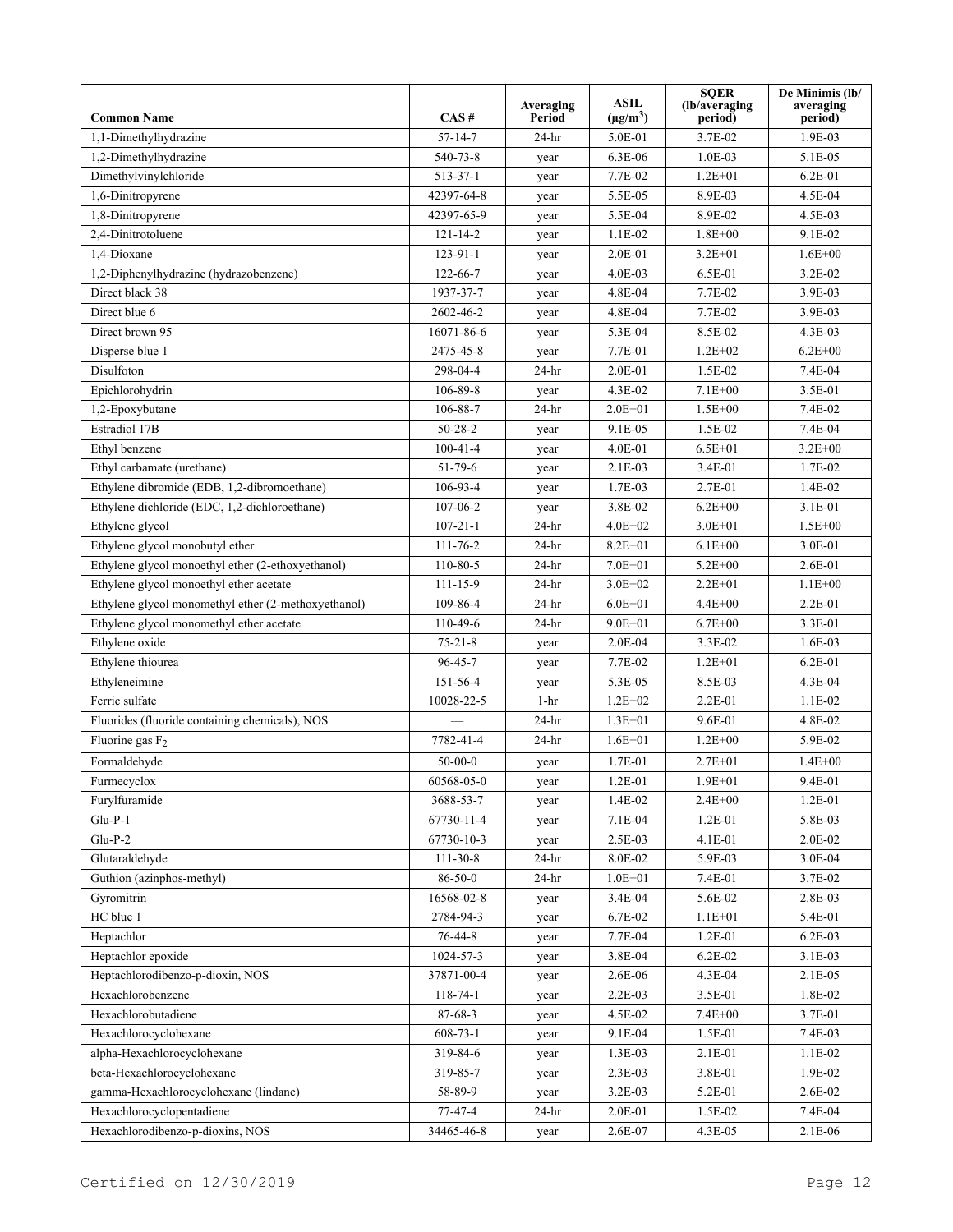| <b>Common Name</b>                        | CAS#            | Averaging<br>Period | <b>ASIL</b><br>$(\mu g/m^3)$ | <b>SQER</b><br>(lb/averaging<br>period) | De Minimis (lb/<br>averaging<br>period) |
|-------------------------------------------|-----------------|---------------------|------------------------------|-----------------------------------------|-----------------------------------------|
| Hexachloroethane                          | $67 - 72 - 1$   | year                | 9.1E-02                      | $1.5E + 01$                             | 7.4E-01                                 |
| Hexamethylene diisocyanate                | 822-06-0        | $24-hr$             | 7.0E-02                      | 5.2E-03                                 | $2.6E-04$                               |
| n-Hexane                                  | $110 - 54 - 3$  | $24-hr$             | $7.0E + 02$                  | $5.2E + 01$                             | $2.6E + 00$                             |
| 2-Hexanone                                | 591-78-6        | $24-hr$             | $3.0E + 01$                  | $2.2E + 00$                             | 1.1E-01                                 |
| Hydrazine                                 | $302 - 01 - 2$  | year                | $2.0E-04$                    | 3.3E-02                                 | 1.7E-03                                 |
| Hydrazine sulfate                         | 10034-93-2      | year                | $1.2E-03$                    | 1.9E-01                                 | 9.4E-03                                 |
| Hydrogen chloride                         | $7647 - 01 - 0$ | $24-hr$             | $9.0E + 00$                  | $6.7E-01$                               | 3.3E-02                                 |
| Hydrogen cyanide                          | 74-90-8         | $24-hr$             | 8.0E-01                      | 5.9E-02                                 | 3.0E-03                                 |
| Hydrogen fluoride                         | 7664-39-3       | $24-hr$             | $1.4E + 01$                  | $1.0E + 00$                             | 5.2E-02                                 |
| Hydrogen sulfide                          | 7783-06-4       | $24-hr$             | $2.0E + 00$                  | 1.5E-01                                 | $7.4E-03$                               |
| Indeno[1,2,3-cd]pyrene                    | 193-39-5        | year                | 5.5E-03                      | 8.9E-01                                 | 4.5E-02                                 |
| Isophorone                                | 78-59-1         | $24-hr$             | $2.0E + 03$                  | $1.5E + 02$                             | $7.4E + 00$                             |
| Isopropyl alcohol                         | $67 - 63 - 0$   | $1-hr$              | $3.2E + 03$                  | $5.9E + 00$                             | 3.0E-01                                 |
| Lasiocarpine                              | 303-34-4        | year                | 4.5E-04                      | $7.4E-02$                               | 3.7E-03                                 |
| Lead & compounds, NOS                     |                 | year                | 8.3E-02                      | $1.4E + 01$                             | $1.0E + 01$                             |
| Lead acetate                              | $301 - 04 - 2$  | year                | 1.3E-02                      | $2.0E + 00$                             | $1.0E-01$                               |
| Lead chromate oxide                       | 18454-12-1      | year                | $4.2E-05$                    | 6.9E-03                                 | 3.4E-04                                 |
| Lead chromate                             | 7758-97-6       | year                | $2.5E-0.5$                   | $4.1E-03$                               | 2.0E-04                                 |
| Lead phosphate                            | 7446-27-7       | year                | 8.3E-02                      | $1.4E + 01$                             | 6.8E-01                                 |
| Lead subacetate                           | 1335-32-6       | year                | 9.1E-02                      | $1.5E + 01$                             | 7.4E-01                                 |
| Malathion                                 | $121 - 75 - 5$  | $24-hr$             | $2.0E + 01$                  | $1.5E + 00$                             | 7.4E-02                                 |
| Maleic anhydride                          | $108 - 31 - 6$  | $24-hr$             | 7.0E-01                      | 5.2E-02                                 | 2.6E-03                                 |
| Manganese & compounds                     |                 | $24-hr$             | 3.0E-01                      | $2.2E-02$                               | $1.1E-03$                               |
| Melphalan                                 | 148-82-3        | year                | 2.7E-05                      | 4.4E-03                                 | 2.2E-04                                 |
| Mercury, elemental                        | 7439-97-6       | $24-hr$             | 3.0E-02                      | $2.2E-03$                               | $1.1E-04$                               |
| Diethyl mercury                           | $627 - 44 - 1$  | $24-hr$             | $1.4E - 01$                  | $1.0E-02$                               | 5.2E-04                                 |
| Dimethyl mercury                          | 593-74-8        | $24-hr$             | $1.4E-01$                    | $1.0E-02$                               | 5.2E-04                                 |
| Methyl alchohol (methanol)                | $67 - 56 - 1$   | $24-hr$             | $2.0E + 04$                  | $1.5E + 03$                             | $7.4E + 01$                             |
| 3-Methylcholanthrene                      | 56-49-5         | year                | 9.6E-05                      | $1.6E-02$                               | 7.8E-04                                 |
| 5-Methylchrysene                          | 3697-24-3       | year                | 5.5E-04                      | 8.9E-02                                 | 4.5E-03                                 |
| 4,4'-Methylenebis(2-chloroaniline) (MOCA) | $101 - 14 - 4$  | year                | 1.4E-03                      | $2.3E-01$                               | $1.1E-02$                               |
| 4,4'-Methylenebis(2-methylaniline)        | 838-88-0        | year                | 3.8E-03                      | $6.2E - 01$                             | $3.1E-02$                               |
| 4,4'-Methylenebis(N,N'-dimethyl)aniline   | $101 - 61 - 1$  | year                | 7.7E-02                      | $1.2E + 01$                             | $6.2E - 01$                             |
| 4,4'-Methylenedianiline                   | 101-77-9        | year                | 2.2E-03                      | 3.5E-01                                 | 1.8E-02                                 |
| 4,4'-Methylenedianiline dihydrochloride   | 13552-44-8      | year                | $2.2E-03$                    | $3.5E-01$                               | 1.8E-02                                 |
| Methylene diphenyl diisocyanate (MDI)     | $101 - 68 - 8$  | $24-hr$             | 8.0E-02                      | 5.9E-03                                 | 3.0E-04                                 |
| Methyl ethyl ketone                       | $78-93-3$       | $24-hr$             | $5.0E + 03$                  | $3.7E + 02$                             | $1.9E + 01$                             |
| Methyl isobutyl ketone (MIBK, hexone)     | $108 - 10 - 1$  | 24-hr               | $3.0E + 03$                  | $2.2E + 02$                             | $1.1E + 01$                             |
| Methyl isocyanate                         | 624-83-9        | $24-hr$             | $1.0E + 00$                  | 7.4E-02                                 | 3.7E-03                                 |
| Methyl methacrylate                       | $80 - 62 - 6$   | $24-hr$             | $7.0E + 02$                  | 5.2E+01                                 | $2.6E + 00$                             |
| Methyl methanesulfonate                   | $66 - 27 - 3$   | year                | 3.6E-02                      | 5.8E+00                                 | 2.9E-01                                 |
| 2-Methyl-1-nitroanthraquinone             | 129-15-7        | year                | 8.3E-04                      | 1.4E-01                                 | 6.8E-03                                 |
| N-Methyl-N-nitro-N-nitrosoguanidine       | $70 - 25 - 7$   | year                | 4.2E-04                      | 6.8E-02                                 | 3.4E-03                                 |
| Methyl tert-butyl ether                   | 1634-04-4       | year                | $3.8E + 00$                  | $6.2E + 02$                             | $3.1E + 01$                             |
| Methylthiouracil                          | $56 - 04 - 2$   | year                | 9.1E-03                      | $1.5E + 00$                             | 7.4E-02                                 |
| Michler's ketone                          | 90-94-8         | year                | 4.0E-03                      | 6.5E-01                                 | 3.2E-02                                 |
| Mirex                                     | 2385-85-5       | year                | 2.0E-04                      | 3.2E-02                                 | 1.6E-03                                 |
| Mitomycin C                               | $50 - 07 - 7$   | year                | 4.3E-07                      | 7.1E-05                                 | 3.5E-06                                 |
| Monocrotaline                             | $315 - 22 - 0$  | year                | 3.4E-04                      | 5.6E-02                                 | 2.8E-03                                 |
| N,N-Dimethylformamide                     | $68 - 12 - 2$   | $24-hr$             | $8.0E + 01$                  | 5.9E+00                                 | 3.0E-01                                 |
| Naphthalene                               | $91 - 20 - 3$   | year                | 2.9E-02                      | 4.8E+00                                 | 2.4E-01                                 |
| 2-Naphthylamine                           | $91 - 59 - 8$   | year                | 2.0E-03                      | 3.2E-01                                 | 1.6E-02                                 |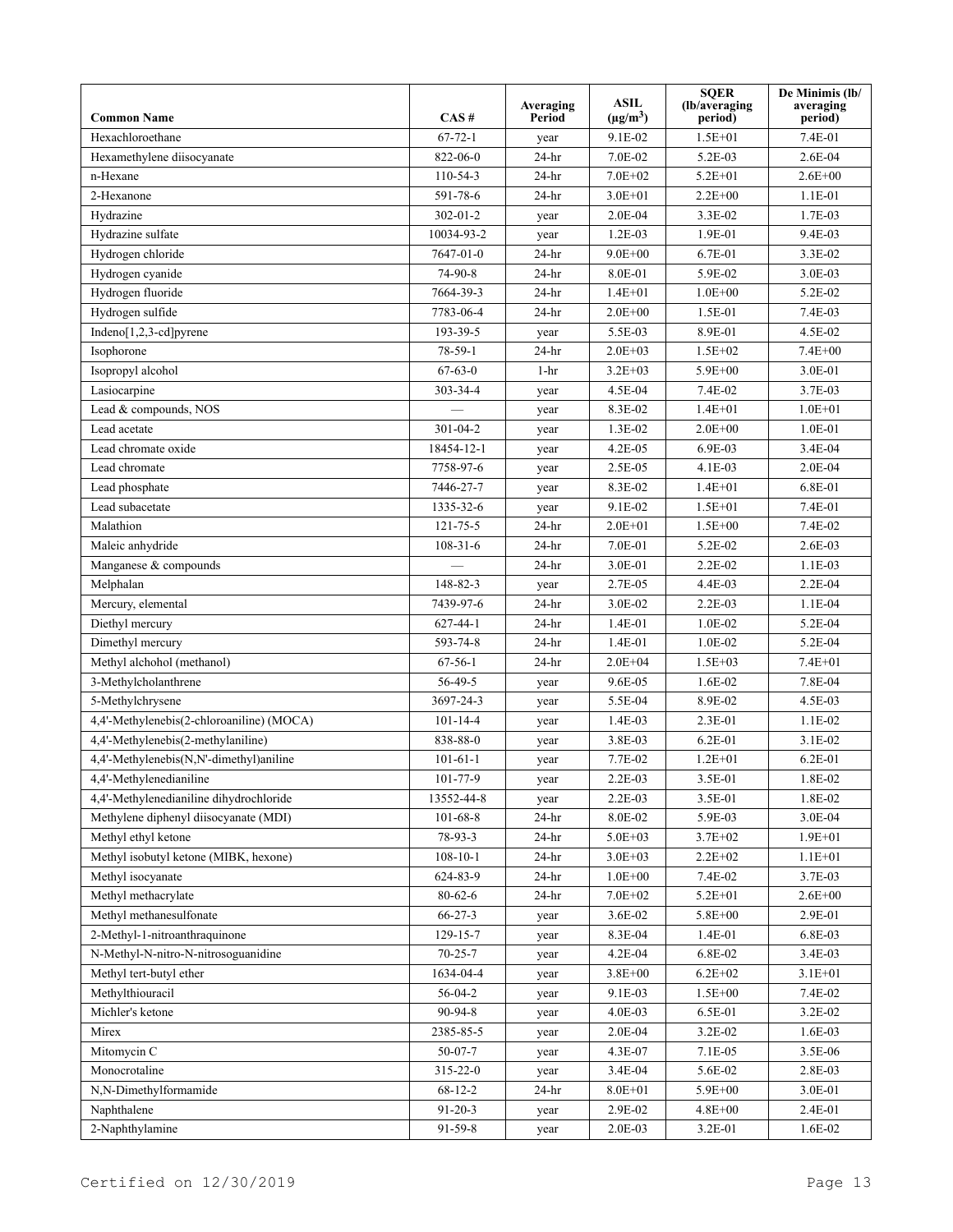| <b>Common Name</b>                                         | CAS#           | Averaging<br>Period | <b>ASIL</b><br>$(\mu g/m^3)$ | <b>SQER</b><br>(lb/averaging<br>period) | De Minimis (lb/<br>averaging<br>period) |
|------------------------------------------------------------|----------------|---------------------|------------------------------|-----------------------------------------|-----------------------------------------|
| Nickel & compounds, NOS                                    |                | year                | 3.8E-03                      | $6.2E - 01$                             | $3.1E-02$                               |
| Nickel acetate                                             | 373-02-4       | year                | $1.2E-02$                    | $1.9E + 00$                             | 9.4E-02                                 |
| Nickel carbonate                                           | 3333-67-3      | year                | 7.8E-03                      | $1.3E + 00$                             | 6.3E-02                                 |
| Nickel carbonate hydroxide                                 | 12607-70-4     | year                | $6.6E-03$                    | $1.1E + 00$                             | 5.4E-02                                 |
| Nickel carbonyl                                            | 13463-39-3     | year                | $1.1E-02$                    | $1.8E + 00$                             | 9.1E-02                                 |
| Nickel chloride                                            | 7718-54-9      | year                | 8.5E-03                      | $1.4E + 00$                             | 6.9E-02                                 |
| Nickel hydroxide                                           | 12054-48-7     | year                | $6.1E-03$                    | 9.9E-01                                 | 4.9E-02                                 |
| Nickel nitrate hexahydrate                                 | 13478-00-7     | year                | 1.9E-02                      | $3.1E + 00$                             | 1.5E-01                                 |
| Nickel oxide (nickel monoxide, nickel(II) oxide)           | 1313-99-1      | year                | 4.9E-03                      | 7.9E-01                                 | 4.0E-02                                 |
| Nickel oxide black (nickel sesquioxide, nickel(III) oxide) | 1314-06-3      | year                | 5.4E-03                      | 8.8E-01                                 | $4.4E-02$                               |
| Nickel refinery dust                                       |                | year                | $4.2E-03$                    | 6.8E-01                                 | 3.4E-02                                 |
| Nickel subsulfide                                          | 12035-72-2     | year                | $2.1E-03$                    | 3.4E-01                                 | 1.7E-02                                 |
| Nickel sulfate                                             | 7786-81-4      | year                | $1.0E-02$                    | $1.6E + 00$                             | 8.2E-02                                 |
| Nickel sulfate hexahydrate                                 | 10101-97-0     | year                | 1.7E-02                      | $2.8E + 00$                             | $1.4E - 01$                             |
| Nickel sulfide                                             | 11113-75-0     | year                | $6.0E-03$                    | 9.7E-01                                 | 4.8E-02                                 |
| Nickelocene                                                | 1271-28-9      | year                | $1.2E-02$                    | $2.0E + 00$                             | $1.0E-01$                               |
| Nifurthiazole                                              | 3570-75-0      | year                | 1.5E-03                      | 2.5E-01                                 | $1.2E-02$                               |
| Nitric acid                                                | 7697-37-2      | $1-hr$              | $8.6E + 01$                  | $1.6E - 01$                             | 8.0E-03                                 |
| Nitrilotriacetic acid                                      | 139-13-9       | year                | 6.7E-01                      | $1.1E + 02$                             | $5.4E + 00$                             |
| Nitrilotriacetic acid, trisodium salt monohydrate          | 18662-53-8     | year                | 3.4E-01                      | $5.6E + 01$                             | $2.8E + 00$                             |
| Nitrobenzene                                               | 98-95-3        | year                | 2.5E-02                      | $4.1E + 00$                             | $2.0E-01$                               |
| Nitrofen                                                   | 1836-75-5      | year                | 4.3E-02                      | $7.1E + 00$                             | 3.5E-01                                 |
| 2-Nitrofluorene                                            | $607 - 57 - 8$ | year                | 5.5E-02                      | $8.9E + 00$                             | 4.5E-01                                 |
| Nitrofurazone                                              | 59-87-0        | year                | 2.7E-03                      | 4.4E-01                                 | $2.2E-02$                               |
| 1-[(5-Nitrofurfurylidene)-amino]-2-imidazolidinone         | 555-84-0       | year                | $2.0E-03$                    | $3.2E - 01$                             | $1.6E-02$                               |
| N-[4-(5-nitro-2-furyl)-2-thiazolyl]-acetamide              | 531-82-8       | year                | $2.3E-03$                    | 3.8E-01                                 | 1.9E-02                                 |
| Nitrogen dioxide                                           | 10102-44-0     | $1-hr$              | $4.7E + 02$                  | 8.7E-01                                 | $4.6E - 01$                             |
| 2-Nitropropane                                             | 79-46-9        | $24-hr$             | $2.0E + 01$                  | $1.5E + 00$                             | $7.4E-02$                               |
| 1-Nitropyrene                                              | 5522-43-0      | year                | 5.5E-03                      | 8.9E-01                                 | 4.5E-02                                 |
| 4-Nitropyrene                                              | 57835-92-4     | year                | 5.5E-03                      | 8.9E-01                                 | 4.5E-02                                 |
| 5-Nitroacenaphthene                                        | $602 - 87 - 9$ | year                | $1.6E-02$                    | $2.6E + 00$                             | $1.3E-01$                               |
| 6-Nitrochrysene                                            | 7496-02-8      | year                | 5.5E-05                      | 8.9E-03                                 | 4.5E-04                                 |
| N-Nitrosodiethanolamine                                    | 1116-54-7      | year                | $1.3E-03$                    | 2.0E-01                                 | $1.0E-02$                               |
| N-Nitrosodiethylamine                                      | $55 - 18 - 5$  | year                | $6.0E-05$                    | $1.0E-02$                               | 4.9E-04                                 |
| N-Nitrosodimethylamine                                     | $62 - 75 - 9$  | year                | 1.3E-04                      | 2.1E-02                                 | 1.1E-03                                 |
| N-Nitrosodi-N-butylamine                                   | $924 - 16 - 3$ | year                | 3.2E-04                      | 5.2E-02                                 | 2.6E-03                                 |
| N-Nitrosodi-N-propylamine                                  | $621 - 64 - 7$ | year                | 5.0E-04                      | 8.1E-02                                 | 4.1E-03                                 |
| N-Nitrosodiphenylamine                                     | 86-30-6        | year                | 3.8E-01                      | $6.2E + 01$                             | $3.1E + 00$                             |
| p-Nitrosodiphenylamine                                     | 156-10-5       | year                | 1.6E-01                      | $2.6E + 01$                             | $1.3E + 00$                             |
| N-Nitrosomorpholine                                        | 59-89-2        | year                | 5.3E-04                      | 8.5E-02                                 | 4.3E-03                                 |
| N-Nitroso-N-ethylurea                                      | 759-73-9       | year                | 7.8E-05                      | 1.3E-02                                 | $6.4E-04$                               |
| N-Nitroso-N-methylethylamine                               | 10595-95-6     | year                | 1.6E-04                      | 2.6E-02                                 | $1.3E-03$                               |
| N-Nitroso-N-methylurea                                     | 684-93-5       | year                | 1.8E-05                      | 2.9E-03                                 | 1.4E-04                                 |
| N-Nitroso-N-methylurethane                                 | 615-53-2       | year                | 3.2E-05                      | 5.2E-03                                 | 2.6E-04                                 |
| N-Nitrosonornicotine                                       | 16543-55-8     | year                | 2.5E-03                      | 4.1E-01                                 | 2.0E-02                                 |
| N-Nitrosopiperidine                                        | 100-75-4       | year                | 3.7E-04                      | 6.0E-02                                 | 3.0E-03                                 |
| N-Nitrosopyrrolidine                                       | 930-55-2       | year                | 1.7E-03                      | 2.7E-01                                 | 1.4E-02                                 |
| Oleum                                                      | 8014-95-7      | $1 - hr$            | $1.2E + 02$                  | 2.2E-01                                 | $1.1E-02$                               |
| Ozone                                                      | 10028-15-6     | $1-hr$              | $1.8E + 02$                  | 3.3E-01                                 | 2.0E-02                                 |
| Parathion                                                  | 56-38-2        | $24-hr$             | 2.0E-05                      | 1.5E-06                                 | 7.4E-08                                 |
| Pentachlorophenol                                          | 87-86-5        | year                | 2.2E-01                      | 3.5E+01                                 | $1.8E + 00$                             |
| Perchloroethylene                                          | 127-18-4       | year                | 1.6E-01                      | $2.7E + 01$                             | $1.3E + 00$                             |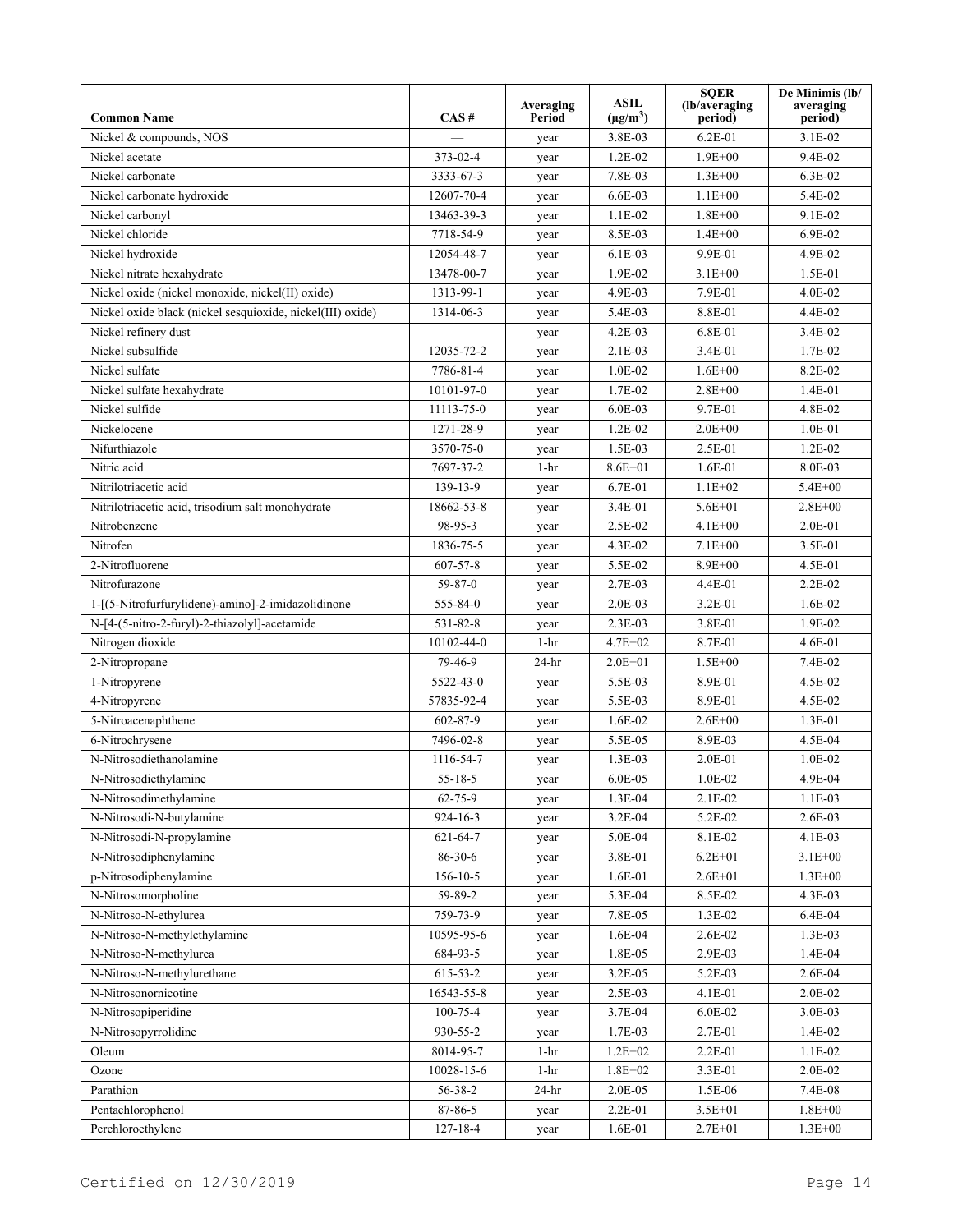| <b>Common Name</b>                                                                | CAS#          | Averaging<br>Period | <b>ASIL</b><br>$(\mu g/m^3)$ | <b>SQER</b><br>(lb/averaging<br>period) | De Minimis (lb/<br>averaging<br>period) |
|-----------------------------------------------------------------------------------|---------------|---------------------|------------------------------|-----------------------------------------|-----------------------------------------|
| Phenacetin                                                                        | $62 - 44 - 2$ | year                | $1.6E + 00$                  | $2.6E + 02$                             | $1.3E + 01$                             |
| Phenazopyridine                                                                   | $94 - 78 - 0$ | year                | 2.0E-02                      | $3.3E + 00$                             | 1.7E-01                                 |
| Phenazopyridine hydrochloride                                                     | 136-40-3      | year                | $2.3E-02$                    | $3.8E + 00$                             | 1.9E-01                                 |
| Phenesterin                                                                       | 3546-10-9     | year                | $2.3E-0.5$                   | 3.8E-03                                 | 1.9E-04                                 |
| Phenobarbital                                                                     | $50-06-6$     | year                | 7.7E-03                      | $1.2E + 00$                             | $6.2E-02$                               |
| Phenol                                                                            | 108-95-2      | $24-hr$             | $2.0E + 02$                  | $1.5E + 01$                             | 7.4E-01                                 |
| Phenoxybenzamine                                                                  | 59-96-1       | year                | $1.1E-03$                    | 1.8E-01                                 | 9.1E-03                                 |
| Phenoxybenzamine hydrochloride                                                    | $63-92-3$     | year                | $1.3E-03$                    | 2.1E-01                                 | $1.1E-02$                               |
| o-Phenylphenate, sodium                                                           | 132-27-4      | year                | $1.2E + 00$                  | $1.9E + 02$                             | $9.4E + 00$                             |
| Phosgene                                                                          | $75 - 44 - 5$ | $24-hr$             | 3.0E-01                      | $2.2E-02$                               | $1.1E-03$                               |
| Phosphine                                                                         | 7803-51-2     | $24-hr$             | 8.0E-01                      | 5.9E-02                                 | 3.0E-03                                 |
| Phosphoric acid                                                                   | 7664-38-2     | $24-hr$             | $7.0E + 00$                  | 5.2E-01                                 | $2.6E-02$                               |
| Phosphorus                                                                        | 7723-14-0     | 24-hr               | $2.0E + 01$                  | $1.5E + 00$                             | 7.4E-02                                 |
| Phosphorus, white                                                                 | 12185-10-3    | $24-hr$             | $2.0E + 01$                  | $1.5E + 00$                             | 7.4E-02                                 |
| Phthalic anhydride                                                                | 85-44-9       | 24-hr               | $2.0E + 01$                  | $1.5E + 00$                             | 7.4E-02                                 |
| Polybrominated biphenyls                                                          |               | year                | $1.2E-04$                    | 1.9E-02                                 | 9.4E-04                                 |
| Polybrominated diphenyl ethers (PBDEs) [containing less<br>than 10 bromine atoms] |               | 24-hr               | $6.0E + 00$                  | 4.4E-01                                 | $2.2E-02$                               |
| Polychlorinated biphenyls (PCBs), NOS                                             | 1336-36-3     | year                | 1.8E-03                      | 2.8E-01                                 | $1.4E-02$                               |
| PCB 77 (3,3',4,4'-tetrachlorobiphenyl)                                            | 32598-13-3    | year                | 2.6E-04                      | 4.3E-02                                 | $2.1E-03$                               |
| PCB 81 (3,4,4',5-tetrachlorobiphenyl)                                             | 70362-50-4    | year                | 9.1E-05                      | 1.5E-02                                 | 7.4E-04                                 |
| PCB 105 (2,3,3',4,4'-pentachlorobiphenyl)                                         | 32598-14-4    | year                | 9.1E-04                      | 1.5E-01                                 | 7.4E-03                                 |
| PCB 114 (2,3,4,4',5-pentachlorobiphenyl)                                          | 74472-37-0    | year                | 9.1E-04                      | 1.5E-01                                 | 7.4E-03                                 |
| PCB 118 (2,3',4,4',5-pentachlorobiphenyl)                                         | 31508-00-6    | year                | 9.1E-04                      | 1.5E-01                                 | 7.4E-03                                 |
| PCB 123 (2,3',4,4',5'-pentachlorobiphenyl)                                        | 65510-44-3    | year                | 9.1E-04                      | 1.5E-01                                 | 7.4E-03                                 |
| PCB 126 (3,3',4,4',5-pentachlorobiphenyl)                                         | 57465-28-8    | year                | 2.6E-07                      | 4.3E-05                                 | 2.1E-06                                 |
| PCB 156 (2,3,3',4,4',5-hexachlorobiphenyl)                                        | 38380-08-4    | year                | 9.1E-04                      | 1.5E-01                                 | 7.4E-03                                 |
| PCB 157 (2,3,3',4,4',5'-hexachlorobiphenyl)                                       | 69782-90-7    | year                | 9.1E-04                      | 1.5E-01                                 | 7.4E-03                                 |
| PCB 167 (2,3',4,4',5,5'-hexachlorobiphenyl)                                       | 52663-72-6    | year                | 9.1E-04                      | 1.5E-01                                 | 7.4E-03                                 |
| PCB 169 (3,3',4,4',5,5'-hexachlorobiphenyl)                                       | 32774-16-6    | year                | 9.1E-07                      | 1.5E-04                                 | 7.4E-06                                 |
| PCB 189 (2,3,3',4,4',5,5'-heptachlorobiphenyl)                                    | 39635-31-9    | year                | 9.1E-04                      | 1.5E-01                                 | 7.4E-03                                 |
| 1,2,3,4,6,7,8-Heptachlorodibenzo-p-dioxin (HpCDD)                                 | 35822-46-9    | year                | 2.6E-06                      | 4.3E-04                                 | 2.1E-05                                 |
| 1,2,3,4,7,8-Hexachlorodibenzo-p-dioxin (HxCDD)                                    | 39227-28-6    | year                | 2.6E-07                      | 4.3E-05                                 | 2.1E-06                                 |
| 1,2,3,6,7,8-Hexachlorodibenzo-p-dioxin (HxCDD)                                    | 57653-85-7    | year                | 2.6E-07                      | $4.3E-05$                               | $2.1E-06$                               |
| 1,2,3,7,8,9-Hexachlorodibenzo-p-dioxin (HxCDD)                                    | 19408-74-3    | year                | 2.6E-07                      | 4.3E-05                                 | 2.1E-06                                 |
| 1,2,3,4,6,7,8,9-Octachlorodibenzo-p-dioxin (OCDD)                                 | 3268-87-9     | year                | 9.1E-05                      | 1.5E-02                                 | 7.4E-04                                 |
| 1,2,3,7,8-Pentachlorodibenzo-p-dioxin (PeCDD)                                     | 40321-76-4    | year                | 2.6E-08                      | 4.3E-06                                 | $2.1E-07$                               |
| 2,3,7,8-Tetrachlorodibenzo-p-dioxin (TCDD)                                        | 1746-01-6     | year                | 2.6E-08                      | 4.3E-06                                 | $2.1E-07$                               |
| 2,3,7,8-Tetrachlorodibenzo-p-dioxin & related compounds,<br><b>NOS</b>            |               | year                | 2.6E-08                      | 4.3E-06                                 | 2.1E-07                                 |
| 1,2,3,4,6,7,8-Heptachlorodibenzofuran (HpCDF)                                     | 67562-39-4    | year                | 2.6E-06                      | 4.3E-04                                 | $2.1E-05$                               |
| 1,2,3,4,7,8,9-Heptachlorodibenzofuran (HpCDF)                                     | 55673-89-7    | year                | 2.6E-06                      | 4.3E-04                                 | 2.1E-05                                 |
| 1,2,3,4,7,8-Hexachlorodibenzofuran (HxCDF)                                        | 70648-26-9    | year                | 2.6E-07                      | 4.3E-05                                 | 2.1E-06                                 |
| 1,2,3,6,7,8-Hexachlorodibenzofuran (HxCDF)                                        | 57117-44-9    | year                | 2.6E-07                      | 4.3E-05                                 | 2.1E-06                                 |
| 1,2,3,7,8,9-Hexachlorodibenzofuran (HxCDF)                                        | 72918-21-9    | year                | 2.6E-07                      | 4.3E-05                                 | 2.1E-06                                 |
| 2,3,4,6,7,8-Hexachlorodibenzofuran (HxCDF)                                        | 60851-34-5    | year                | 2.6E-07                      | 4.3E-05                                 | 2.1E-06                                 |
| 1,2,3,4,6,7,8,9-Octachlorodibenzofuran (OCDF)                                     | 39001-02-0    | year                | 9.1E-05                      | 1.5E-02                                 | 7.4E-04                                 |
| 1,2,3,7,8-Pentachlorodibenzofuran (PeCDF)                                         | 57117-41-6    | year                | 9.1E-07                      | 1.5E-04                                 | 7.4E-06                                 |
| 2,3,4,7,8-Pentachlorodibenzofuran (PeCDF)                                         | 57117-31-4    | year                | 9.1E-08                      | 1.5E-05                                 | 7.4E-07                                 |
| 2,3,7,8-Tetrachlorodibenzofuran (TcDF)                                            | 51207-31-9    | year                | 2.6E-07                      | 4.3E-05                                 | 2.1E-06                                 |
| Ponceau 3R                                                                        | 3564-09-8     | year                | 2.2E-01                      | $3.5E + 01$                             | $1.8E + 00$                             |
| Ponceau MX                                                                        | 3761-53-3     | year                | 7.7E-01                      | $1.2E + 02$                             | $6.2E + 00$                             |
| Potassium bromate                                                                 | 7758-01-2     | year                | $7.1E-03$                    | $1.2E + 00$                             | 5.8E-02                                 |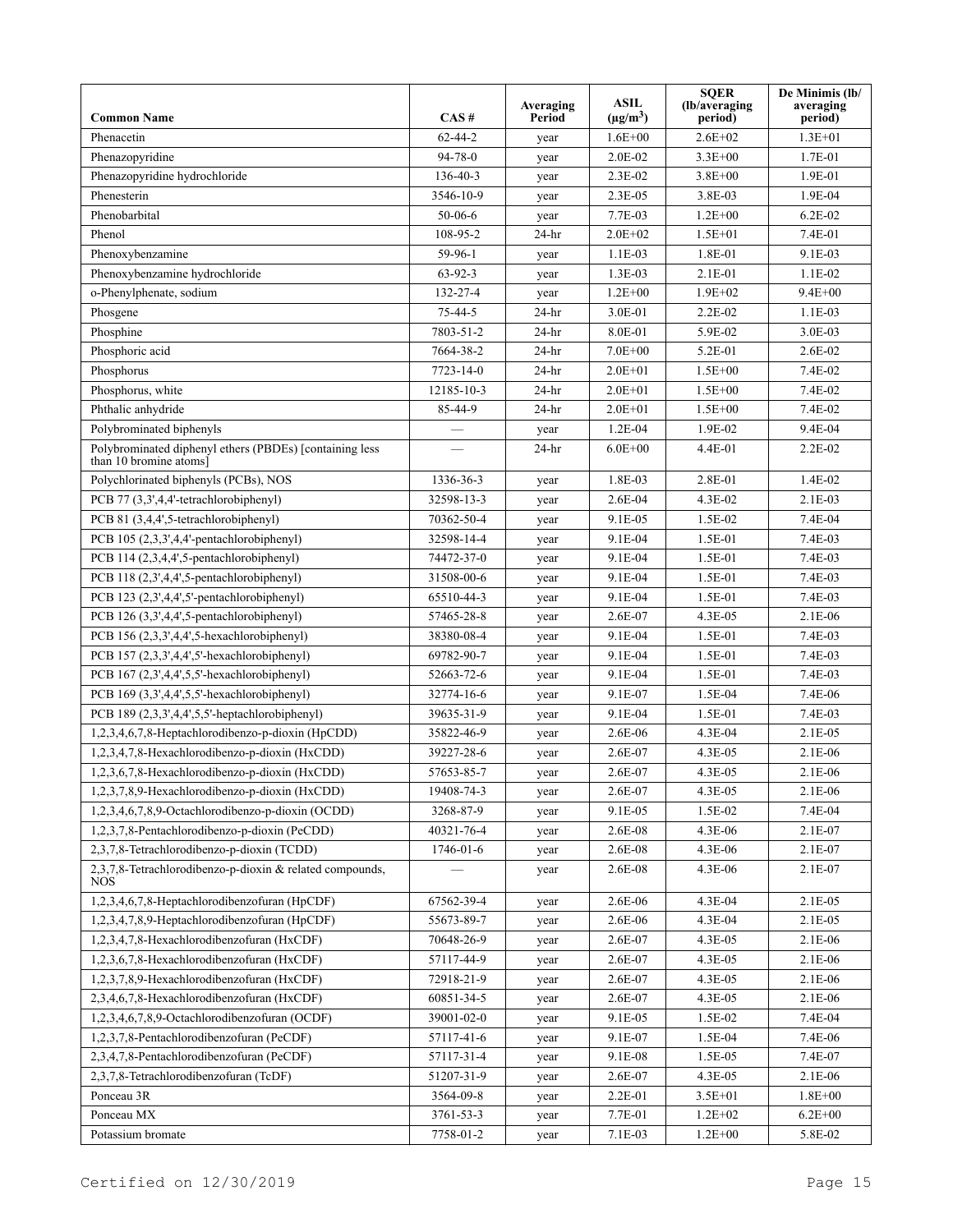| <b>Common Name</b>                                              | CAS#           | Averaging<br>Period | <b>ASIL</b><br>$(\mu g/m^3)$ | <b>SQER</b><br>(lb/averaging)<br>period) | De Minimis (lb/<br>averaging<br>period) |
|-----------------------------------------------------------------|----------------|---------------------|------------------------------|------------------------------------------|-----------------------------------------|
| Procarbazine                                                    | $671 - 16 - 9$ | year                | $2.5E-04$                    | $4.1E-02$                                | $2.0E-03$                               |
| Procarbazine hydrochloride                                      | $366 - 70 - 1$ | year                | 2.9E-04                      | 4.8E-02                                  | $2.4E-03$                               |
| 1,3-Propane sultone                                             | 1120-71-4      | year                | $1.4E-03$                    | 2.4E-01                                  | $1.2E-02$                               |
| Propionaldehyde                                                 | 123-38-6       | $24-hr$             | $8.0E + 00$                  | 5.9E-01                                  | 3.0E-02                                 |
| Propylene                                                       | $115-07-1$     | $24-hr$             | $3.0E + 03$                  | $2.2E + 02$                              | $1.1E + 01$                             |
| Propylene glycol                                                | $57 - 55 - 6$  | $24-hr$             | $2.8E + 01$                  | $2.1E + 00$                              | 1.1E-01                                 |
| Propylene glycol dinitrate                                      | 6423-43-4      | $24-hr$             | 2.8E-01                      | $2.1E-02$                                | $1.0E-03$                               |
| Propylene glycol monomethyl ether                               | 107-98-2       | $24-hr$             | $7.0E + 03$                  | $5.2E + 02$                              | $2.6E + 01$                             |
| Propylene oxide                                                 | 75-56-9        | year                | 2.7E-01                      | $4.4E + 01$                              | $2.2E + 00$                             |
| Propylthiouracil                                                | $51 - 52 - 5$  | year                | $3.4E-03$                    | 5.6E-01                                  | 2.8E-02                                 |
| Refractory ceramic fibers (fibers/cubic centimeter)             |                | $24-hr$             | 3.0E-02                      | $2.2E-03$                                | $1.1E-04$                               |
| Reserpine                                                       | $50 - 55 - 5$  | year                | 3.2E-04                      | 5.2E-02                                  | 2.6E-03                                 |
| Safrole                                                         | 94-59-7        | year                | $9.6E-03$                    | $1.6E + 00$                              | 7.8E-02                                 |
| Selenide, hydrogen                                              | 7783-07-5      | $1-hr$              | $5.0E + 00$                  | $9.3E-03$                                | 4.6E-04                                 |
| Selenium & selenium compounds (other than hydrogen<br>selenide) |                | $24-hr$             | $2.0E + 01$                  | $1.5E + 00$                              | 7.4E-02                                 |
| Silica, crystalline (respirable)                                | 7631-86-9      | $24-hr$             | $3.0E + 00$                  | 2.2E-01                                  | $1.1E-02$                               |
| Sodium hydroxide                                                | 1310-73-2      | $1-hr$              | $8.0E + 00$                  | 1.5E-02                                  | 7.4E-04                                 |
| Sodium sulfate                                                  | 7757-82-6      | $1-hr$              | $1.2E + 02$                  | $2.2E - 01$                              | $1.1E-02$                               |
| Sterigmatocystin                                                | 10048-13-2     | year                | 1.0E-04                      | $1.6E-02$                                | 8.1E-04                                 |
| Streptozotocin                                                  | 18883-66-4     | year                | 3.2E-05                      | $5.2E-03$                                | 2.6E-04                                 |
| Styrene                                                         | $100 - 42 - 5$ | $24-hr$             | $8.7E + 02$                  | $6.5E + 01$                              | $3.2E + 00$                             |
| Styrene oxide                                                   | $96 - 09 - 3$  | year                | $2.2E-02$                    | $3.5E + 00$                              | 1.8E-01                                 |
| Sulfallate                                                      | 95-06-7        | year                | 1.9E-02                      | $3.0E + 00$                              | 1.5E-01                                 |
| Sulfur dioxide                                                  | 7446-09-5      | $1-hr$              | $6.6E + 02$                  | $1.2E + 00$                              | 4.6E-01                                 |
| Sulfur mustard                                                  | 505-60-2       | $24-hr$             | 2.0E-02                      | 1.5E-03                                  | 7.4E-05                                 |
| Sulfur trioxide                                                 | 7446-11-9      | $1-hr$              | $1.2E + 02$                  | 2.2E-01                                  | $1.1E-02$                               |
| Sulfuric acid                                                   | 7664-93-9      | $24-hr$             | $1.0E + 00$                  | 7.4E-02                                  | 3.7E-03                                 |
| Tertiary-butyl acetate                                          | 540-88-5       | year                | 7.7E-01                      | $1.2E + 02$                              | $6.2E + 00$                             |
| 1,1,1,2-Tetrachloroethane                                       | 630-20-6       | year                | $1.4E - 01$                  | $2.2E + 01$                              | $1.1E + 00$                             |
| 1,1,2,2-Tetrachloroethane                                       | $79 - 34 - 5$  | year                | 1.7E-02                      | $2.8E + 00$                              | $1.4E - 01$                             |
| 1.1.1.2-Tetrafluoroethane                                       | 811-97-2       | $24-hr$             | $8.0E + 04$                  | $5.9E + 03$                              | $3.0E + 02$                             |
| Tetrahydrofuran                                                 | 109-99-9       | $24-hr$             | $2.0E + 03$                  | $1.5E + 02$                              | $7.4E + 00$                             |
| Thioacetamide                                                   | $62 - 55 - 5$  | year                | 5.9E-04                      | $1.0E-01$                                | 4.8E-03                                 |
| 4,4-Thiodianiline                                               | 139-65-1       | year                | 2.3E-04                      | 3.8E-02                                  | 1.9E-03                                 |
| Thiourea                                                        | $62 - 56 - 6$  | year                | 4.8E-02                      | 7.7E+00                                  | 3.9E-01                                 |
| Titanium tetrachloride                                          | 7550-45-0      | $24-hr$             | $1.0E-01$                    | 7.4E-03                                  | 3.7E-04                                 |
| Toluene                                                         | 108-88-3       | $24-hr$             | $5.0E + 03$                  | $3.7E + 02$                              | $1.9E + 01$                             |
| Toluene diisocyanates (2,4- and 2,6-)                           | 26471-62-5     | $24-hr$             | 8.0E-03                      | 5.9E-04                                  | 3.0E-05                                 |
| Toluene-2,4-diisocyanate                                        | 584-84-9       | $24-hr$             | 8.0E-03                      | 5.9E-04                                  | 3.0E-05                                 |
| Toluene-2,6-diisocyanate                                        | $91 - 08 - 7$  | $24-hr$             | 8.0E-03                      | 5.9E-04                                  | 3.0E-05                                 |
| o-Toluidine                                                     | $95 - 53 - 4$  | year                | 2.0E-02                      | $3.2E + 00$                              | $1.6E-01$                               |
| o-Toluidine hydrochloride                                       | $636 - 21 - 5$ | year                | 2.7E-02                      | $4.4E + 00$                              | 2.2E-01                                 |
| Toxaphene (polychlorinated camphenes)                           | 8001-35-2      | year                | 2.9E-03                      | 4.8E-01                                  | 2.4E-02                                 |
| 1,1,1-Trichloroethane (methyl chloroform)                       | $71 - 55 - 6$  | $24-hr$             | $5.0E + 03$                  | $3.7E + 02$                              | $1.9E + 01$                             |
| 1,1,2-Trichloroethane (vinyl trichloride)                       | $79-00-5$      | year                | 6.3E-02                      | $1.0E + 01$                              | 5.1E-01                                 |
| Trichloroethylene (TCE)                                         | $79-01-6$      | year                | $2.1E-01$                    | $3.4E + 01$                              | $1.7E + 00$                             |
| 2,4,6-Trichlorophenol                                           | 88-06-2        | year                | 3.2E-01                      | 5.2E+01                                  | $2.6E + 00$                             |
| 1,2,3-Trichloropropane                                          | $96 - 18 - 4$  | $24-hr$             | 3.0E-01                      | 2.2E-02                                  | $1.1E-03$                               |
| Triethylamine                                                   | 121-44-8       | $24-hr$             | $2.0E + 02$                  | $1.5E + 01$                              | 7.4E-01                                 |
| 1,2,3-Trimethylbenzene                                          | 526-73-8       | $24-hr$             | $6.0E + 01$                  | $4.4E + 00$                              | 2.2E-01                                 |
| 1,2,4-Trimethylbenzene                                          | $95 - 63 - 6$  | $24-hr$             | $6.0E + 01$                  | $4.4E + 00$                              | 2.2E-01                                 |